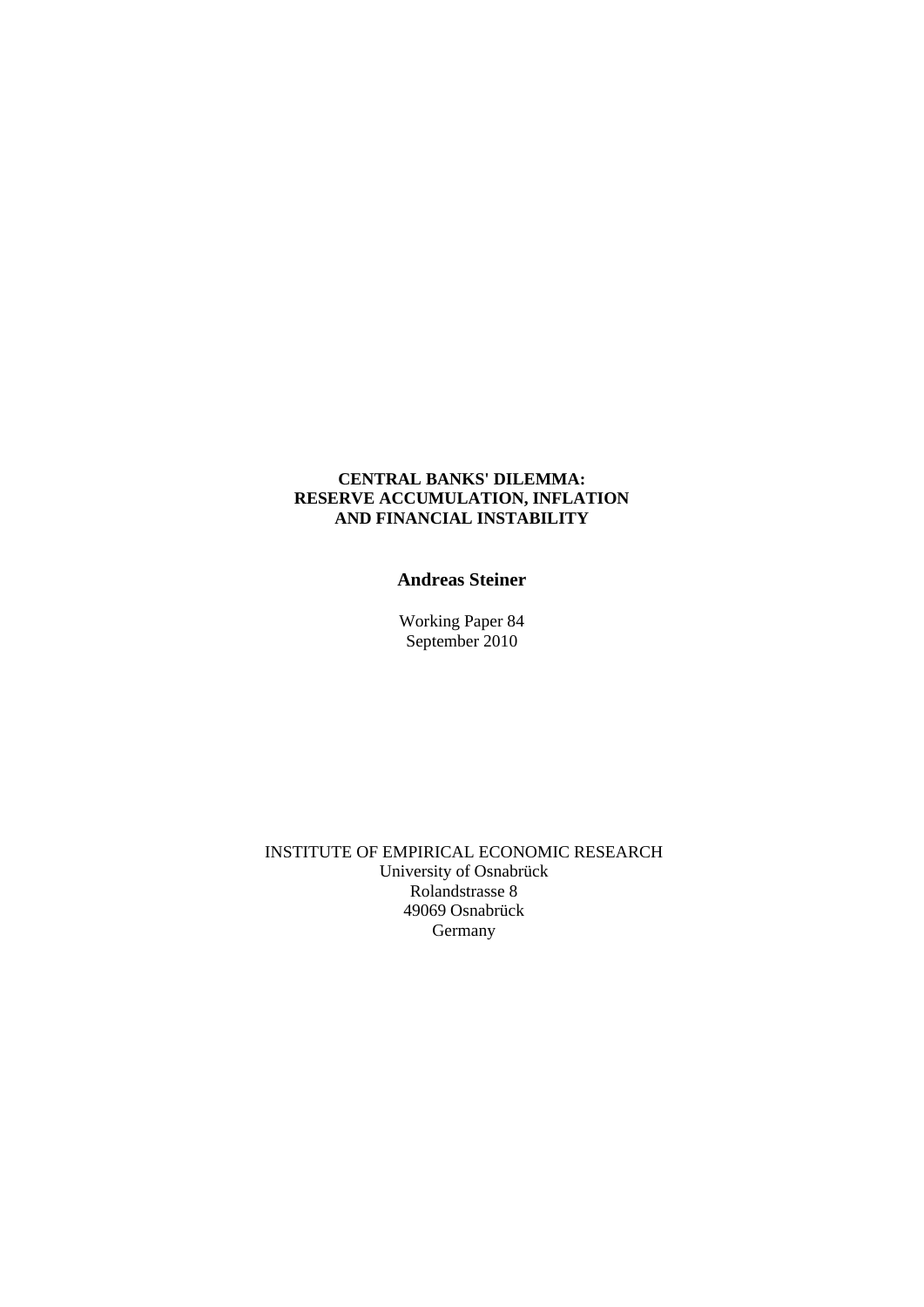### **Central Banks' Dilemma:**

### **Reserve Accumulation, Inflation and Financial Instability**

Andreas Steiner\*

September 2010

#### **Abstract**

Central banks' international reserves have increased significantly in the recent past. While this accumulation has been widely perceived as precautionary savings to prevent financial crises, rising reserves might also endanger monetary and financial stability. This paper sheds new light on the implications for financial stability and assesses the consequences for monetary policy on theoretical and empirical grounds. Our estimation results show that the accumulation of reserves raises the inflation rate, both on the global and the individual-country level.

**Keywords**: International Reserves, Inflation, Panel Data Analysis **JEL Classification:** E31, E58, F31, C23

\* University of Osnabrueck, Institute of Empirical Economic Research, D-49069 Osnabrueck, Germany, e-mail: asteiner@uni-osnabrueck.de. Part of this paper was written while the author was at the University of Mannheim. The author thanks Carsten Trenkler, Roland Vaubel and participants at the 10<sup>th</sup> World Congress of the Econometric Society for helpful comments and suggestions.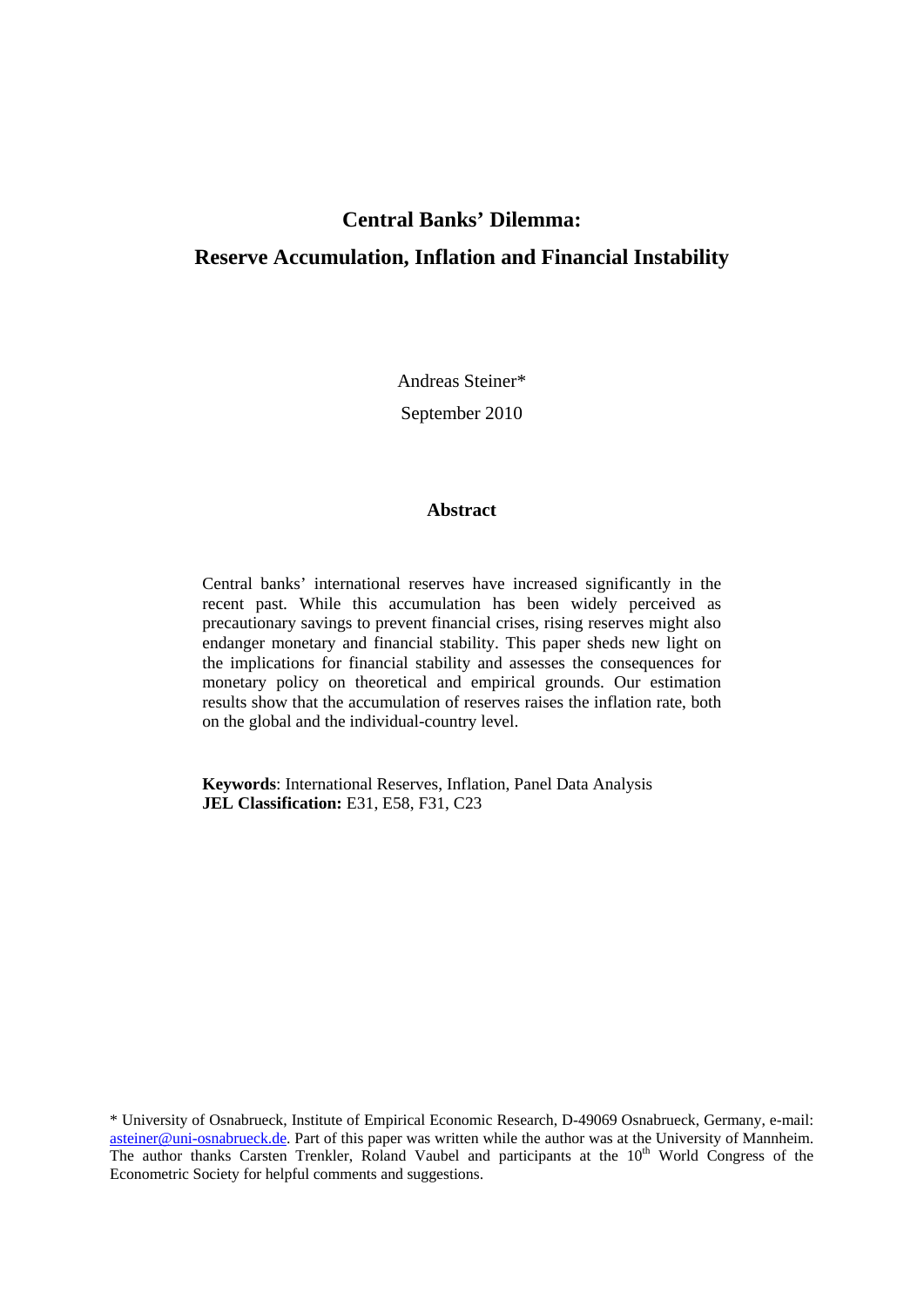#### **1 Introduction**

1

Central banks have significantly increased their stocks of international reserves in the recent past, especially during the first decade of the 2000s. The literature provides two main explanations for this behaviour (see Aizenman and Lee 2007): First, the stocks of reserves might be regarded as precautionary savings intended to prevent and manage future economic crises. Furthermore, they have been found to mitigate the impact of terms-of-trade shocks on the real exchange rate (Aizenman and Riera-Crichton 2008). Second, the accumulation might be driven by a mercantilist motive: it allows maintaining an undervalued exchange rate, which, in turn, promotes  $exports.<sup>1</sup>$ 

Both approaches coincide in emphasizing the benefits that are associated with reserves. The costs of reserve holdings and the risks embodied in their accumulation are only marginally addressed. Whereas some studies note that reserve holdings have an opportunity  $cost<sup>2</sup>$ , the risks of reserve accumulation for financial and monetary stability are generally neglected.

First, rather than preventing financial crises, the accumulation of reserves might destabilize the international financial system in the long run. On the one side, the accumulation of reserves in countries with current account surpluses contributes to the build-up of global imbalances. Indeed, the three countries with the largest absolute increase in reserves during 1996-2006 are characterised by persistent current account surpluses. These global imbalances lead to increasing levels of indebtedness of the deficit countries. On the other side, the demand for dollar reserves allows to maintain low interest rates in the U.S. $3^3$  Low interest rates have contributed to the U.S. housing boom, which, in turn, is one of the causes of the subprime crisis. Hence, a dilemma arises: On the one hand, the recent reserve accumulation is partly due to concerns for financial stability in a financially globalised world (see Obstfeld et al. 2010). On the other, policies of reserve accumulation exactly expose the system to additional risks and shocks (see IMF 2010a). Hence, the blessing attributed to the accumulation of reserves might become a curse.

The accumulation of reserves entails a second risk for stability: Rising reserves might generate upward pressures on the price level. These inflationary tendencies might run counter

<sup>&</sup>lt;sup>1</sup> Additionally, Lin (2010) finds that the monetary policy framework affects the reserve behaviour: Developing countries with inflation targets have significantly higher reserve levels than nontargeters.

<sup>&</sup>lt;sup>2</sup> For a discussion of various estimations of the opportunity cost of international reserves see IMF (2010a) and Rodrik (2006).

<sup>&</sup>lt;sup>3</sup> Warnock and Warnock (2006) suggest a substantial reduction in US long-term interest rates due to official purchases of US government bonds by foreigners.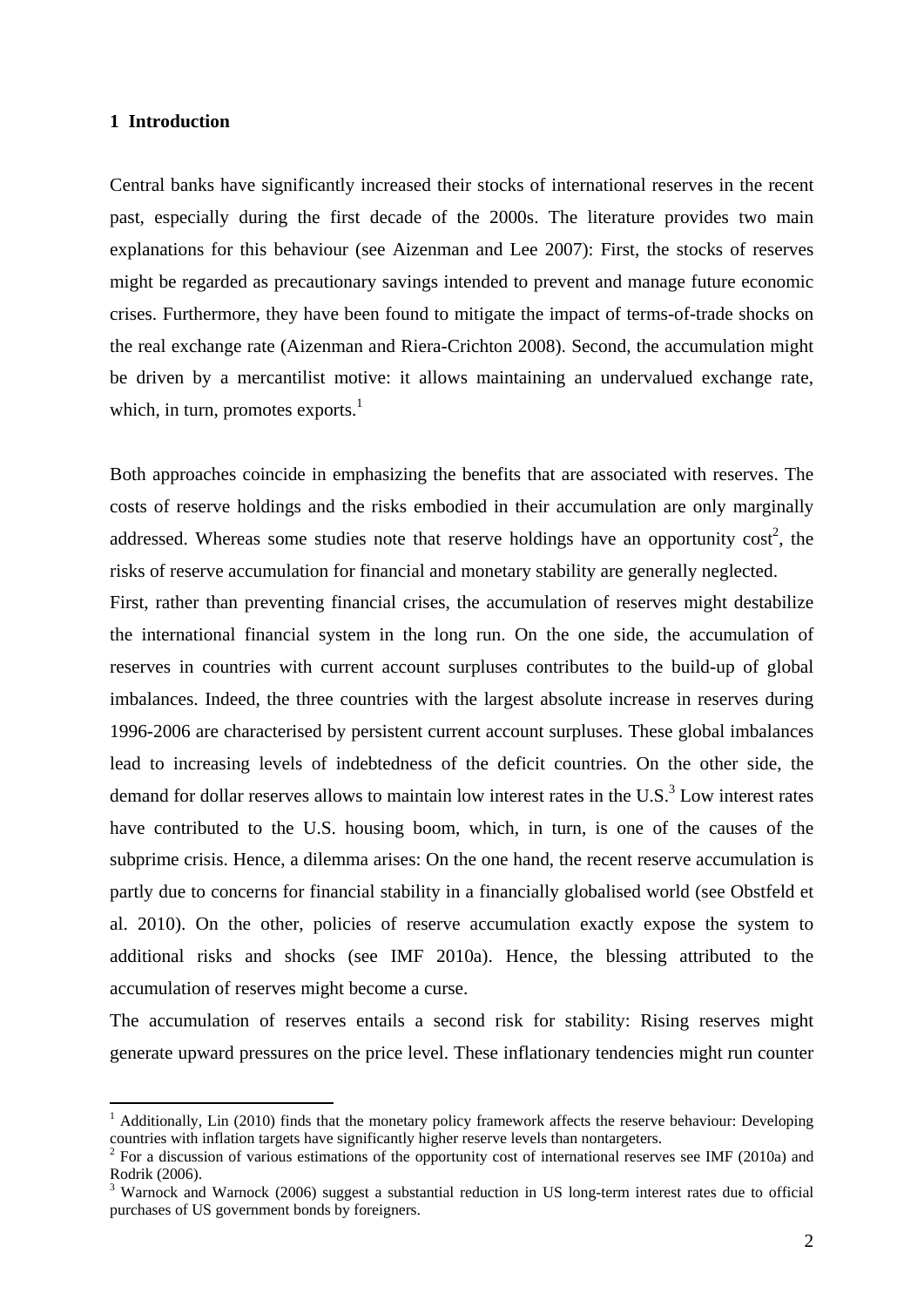to the central bank's mandate for price stability. They are costly since high and variable inflation rates are found to be detrimental for growth (see Barro 1997 and Ghosh and Philips 1998). Because inflation rates might react with a significant time lag, there exists the risk that the negative effects of reserve accumulation are not sufficiently accounted for.

This article focuses on the last point, namely the inflationary consequences of the reserve accumulation. Reserve accumulation might affect inflation through the following transmission channel: A rise in reserves increases the monetary base as long as it is not fully sterilized. The increased monetary base, in turn, leads through the functioning of the money multiplier to an expansion in the total amount of money. Finally, according to the quantity theory of money, the growth of money causes prices to rise after some delay. This argument is due to Heller (1976) and was empirically confirmed by Khan (1979).

Since these seminal papers, the relationship between reserves and inflation has not been reconsidered. Even though the risks of reserve accumulation for monetary policy have been recognized (see for example ECB  $2006$ <sup>4</sup>, a deep theoretical and empirical study on the topic is missing. Moreover, since the studies of Heller and Khan, the international financial system has changed fundamentally and their conclusions of the Bretton Woods period might not be valid in a financial system with flexible exchange rates and a high degree of capital mobility. It is therefore warranted to reconsider whether the current accumulation of reserves creates inflationary pressures.

The uncertainty with respect to the inflationary consequences of the ongoing reserve accumulation is amplified by the fact that recent empirical studies disagree in the assessment of the extent of de-facto sterilization. Whereas Aizenman and Glick (2009) find that the extent of sterilization has risen in the aftermath the Asian financial crisis, Reinhart and Reinhart (2008) show that recent years have been characterised by less sterilization.

Besides these global approaches there also exists a number of studies evaluating the sterilization efforts in individual countries. Lavigne (2008) computes sterilization coefficients of emerging markets for the 1990s and the 2000s. A comparison of both periods does not reveal a common pattern: whereas some countries increasingly sterilized the reserve accumulation, others are characterised by lower degrees of sterilization. For a group of eight Asian countries, Ouyang et al. (2008) report estimates of almost full sterilization between

1

<sup>&</sup>lt;sup>4</sup> The authors point out that the accumulation of reserves might challenge monetary policy: "Particularly in the presence of continuous net capital inflows, intervention on currency markets […] may lead to an excessive easing of domestic monetary conditions which could then threaten price stability." (ECB 2006, p.36)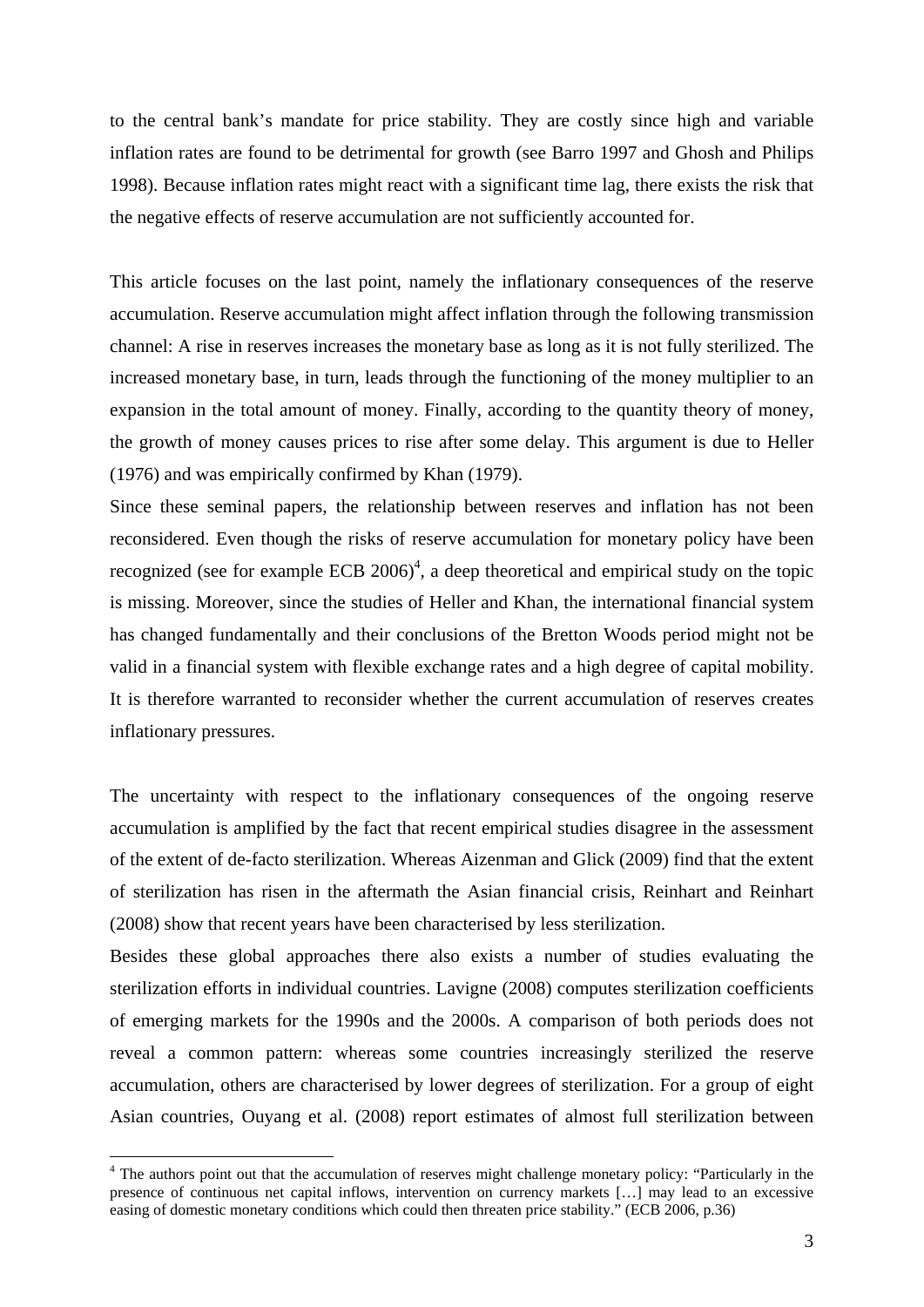1995 and 2005, with the exception of the period 2000-2002 when reserve accumulation had a positive impact on the monetary base. According to Ouyang et al. (2010) China sterilized almost all reserve inflows until 2006. Since 2007, however, the degree of sterilization has fallen.

If the accumulation of reserves were not fully sterilized, inflation rates in many emerging and developing countries would be expected to rise further in the near future. This might require a change in central banks' sterilization policy since their goals of maintaining price stability and preventing currency crises via reserve accumulation can only be attained simultaneously if the effects on the monetary base are sterilized.

The article is organized as follows: Section 2 summarises the existing empirical findings on the relationship between reserve accumulation, financial stability and inflation. The theoretical links between reserves, the monetary base and inflation are reviewed in Section 3. Section 4 investigates the relationship empirically in a panel data set that covers a large number of countries over the period 1970-2006. Static and dynamic panel data models are applied to test whether increasing reserves create inflation. The final section concludes.

#### **2 Literature review**

### **2.1 Reserves and financial stability**

This section highlights the conflicting linkages between reserves and financial stability: On the one hand, the accumulation of reserves is partly driven by central banks' attempt to insure against financial instabilities. This accumulation can be rationalised in the framework of the model of Aghion et al. (2004), which shows that economies at an intermediate level of financial development are especially exposed to instabilities. On the other, as a global phenomenon, the accumulation might precisely evoke these instabilities because it encumbers the reserve-issuing country with a large debt.

A series of empirical studies confirms the hypothesis that higher reserves reduce both the probability and the severity of a financial crisis.

In a meta-analysis Frankel and Saravelos (2010) review more than 80 papers from the literature on early warning indicators. Central banks' reserves are found to be the leading indicator: within an ample set of possible candidates, low reserve levels were the most reliable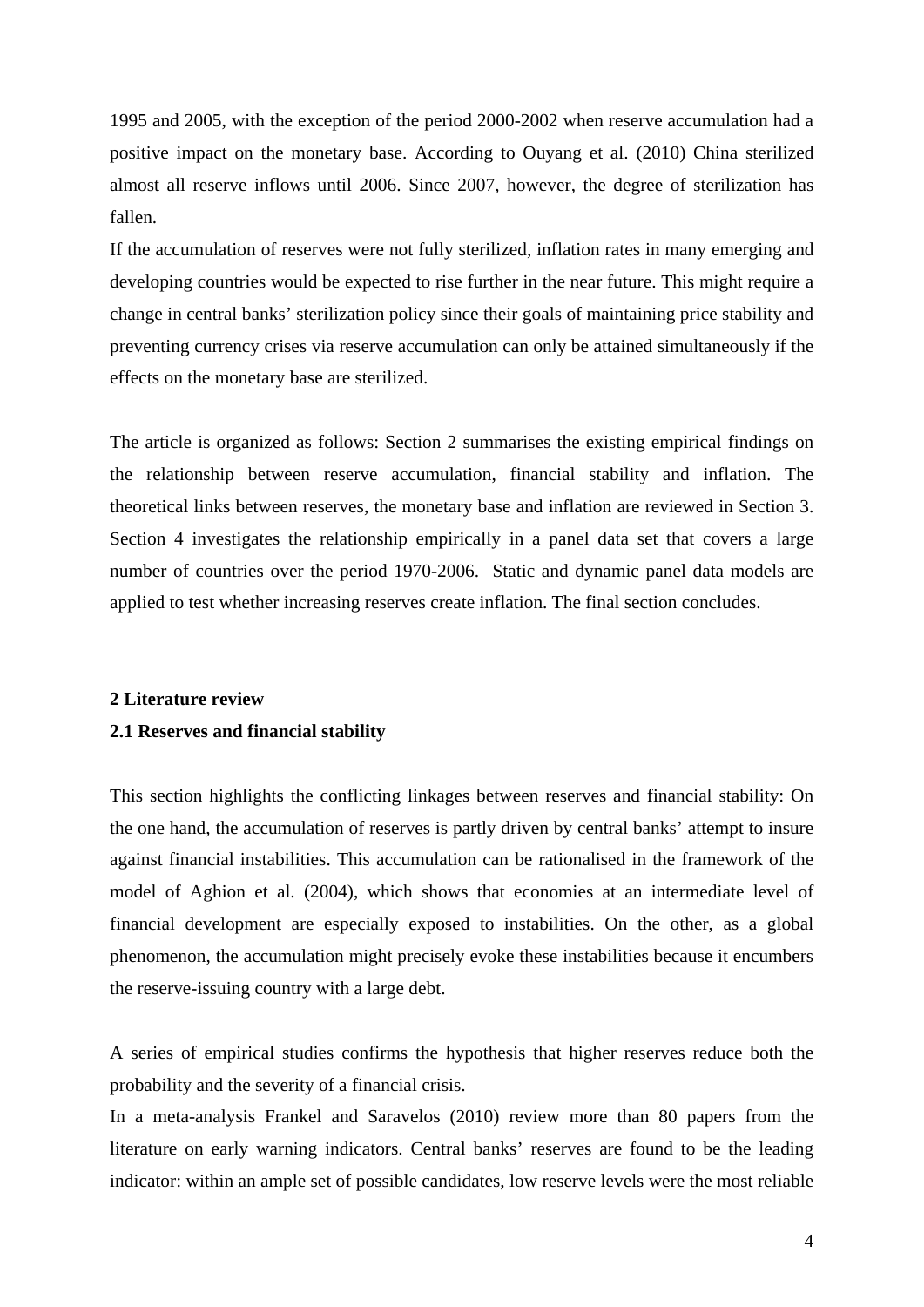warning for a crisis in past periods. They also identify the level of reserves as the most consistently significant predictor of the crisis of 2008-09.

Concerning the depth of a crisis once it materializes, Obstfeld et al. (2009) find that low reserves – defined as reserve holdings falling below a predicted demand for reserves – are associated with larger depreciations during the crisis. These findings are confirmed by Fratzscher (2009). Rose and Spiegel (2009, 2010) and Blanchard et al. (2009), in turn, do not find a relationship between the adequacy of reserves and the severity of the crisis.

In sum, reserves are found to be an effective instrument for crisis prevention and, with less robustness, might also cushion the repercussions of financial crises.<sup>5</sup>

The individual benefits of the accumulation of reserves, however, might go hand in hand with a negative systemic externality: If the accumulation is not entirely financed by private capital inflows, the accumulating country finances a current account deficit in the reserve currency country. Since only a few countries provide reserves<sup>6</sup>, their widespread accumulation threatens financial stability: it changes dramatically the net foreign position of countries. As a current example, the global imbalances have been identified as one of the causes of the crisis of 2008-09. Reserve-accumulating central banks have contributed to these imbalances.

Whereas the insurance motive might work for an individual country, the accumulation in a wide range of countries might precisely cause the instabilities they are intended to prevent. These systemic risks of increasing reserve levels might be investigated in more depth in future research. This article concentrates on another risk of the reserve accumulation, namely monetary stability.

#### **2.2 Reserves and monetary stability**

1

The seminal paper exploring the links between changes in international reserves and inflation is due to Heller (1976). According to his hypothesis of global monetarism, the world price level is affected by world reserves if different currencies are linked through fixed exchange rates. A regression analysis covering the period 1958-1975 (Heller 1979) shows that world

<sup>&</sup>lt;sup>5</sup> Frankel and Saravelos (2010, p.27) conclude that "the results [...] lend credence to the usefulness of reserve accumulation policies as insurance during periods of crisis." Alike, Obstfeld et al. (2009, p.483) state that "international reserves did provide effective insurance against currency instability, for advanced and emerging countries alike."

<sup>&</sup>lt;sup>6</sup> According to the COFER database provided by the IMF, 63% of central banks' international reserves were denominated in US dollars at the end of 2009. Since central banks' disclose their reserve composition on a voluntary basis, this measure is only based on 57% of world reserves.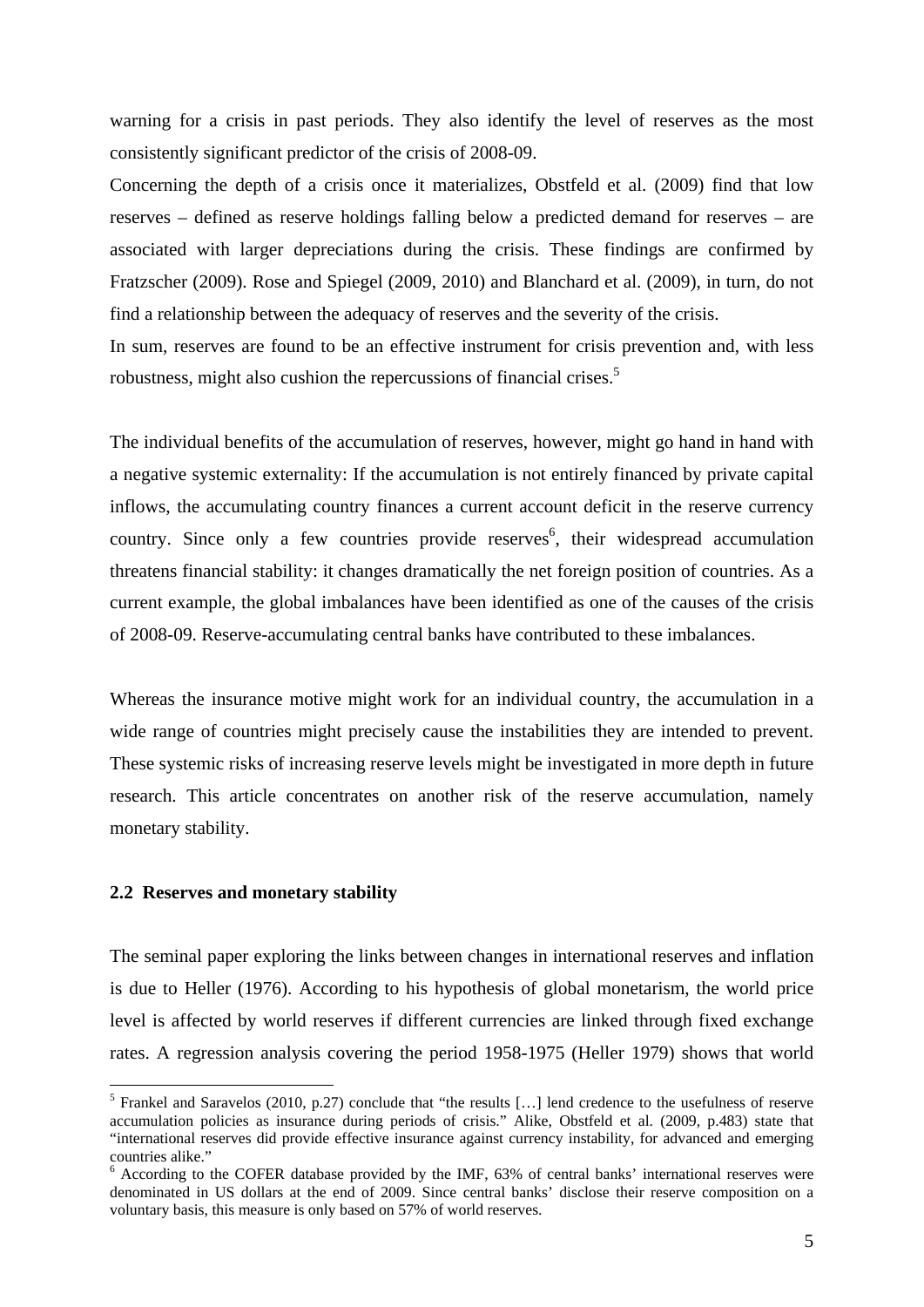prices react with a mean lag of three years to changes in international reserves. This lag tends to be much shorter in developing than in industrial countries. A one per cent increase in reserves is estimated to result in a cumulative price increase of about 0.4 per cent. This effect is larger in developing than in industrial countries.

Khan (1979) challenges these results arguing that the empirical tests of Heller do not allow the conclusion that changes in international reserves caused inflation. One could as well argue in favour of a reversed causality argument, namely that nominal international reserves respond to inflation. However, Khan's causality tests confirm Heller's results for the whole period of observation (1957-77). Conversely, tests for the floating rate period (1973-77) show that the two series are independent and that the relationship between them is rather contemporaneous than causal.

Rabin and Pratt (1981) question the generality of Heller's results. They argue that his results are driven by a short episode of reserve accumulation and rising inflation in the 1970s and cannot be generalised.

According to global monetarism described above, inflation is a global monetary phenomenon. Under floating exchange rates, however, the central bank can pursue an independent monetary policy such that the inflation rate is determined domestically. The question to which extent inflation is due to local and global factors has attracted increasing interest in recent years.

Neely and Rapach (2008) decompose a cross-section of inflation rates into their global, regional and country-specific components. They find that changes in global inflation explain a high proportion of domestic inflation variability, namely 34% of the total variability. This is especially true for developed and open economies with independent central banks.

Ciccarelli and Mojon (2010) consider inflation to be a global phenomenon in the sense that the international comovement of inflation rates is high. For 22 OECD countries changes of their average inflation explain 70% of the country-individual inflation variance. These common fluctuations are found to stem from commodity price changes and the international business cycle in the short run, and changes in the monetary policy regime and the tolerated inflation rate in the long run.

A related literature considers the inflationary consequences of global excess liquidity, defined as the amount of global liquidity that cannot be explained by a global money demand function including income and short-term interest rates. One possible source of global excess liquidity is the worldwide accumulation of international reserves. Rüffer and Stracca (2006) find that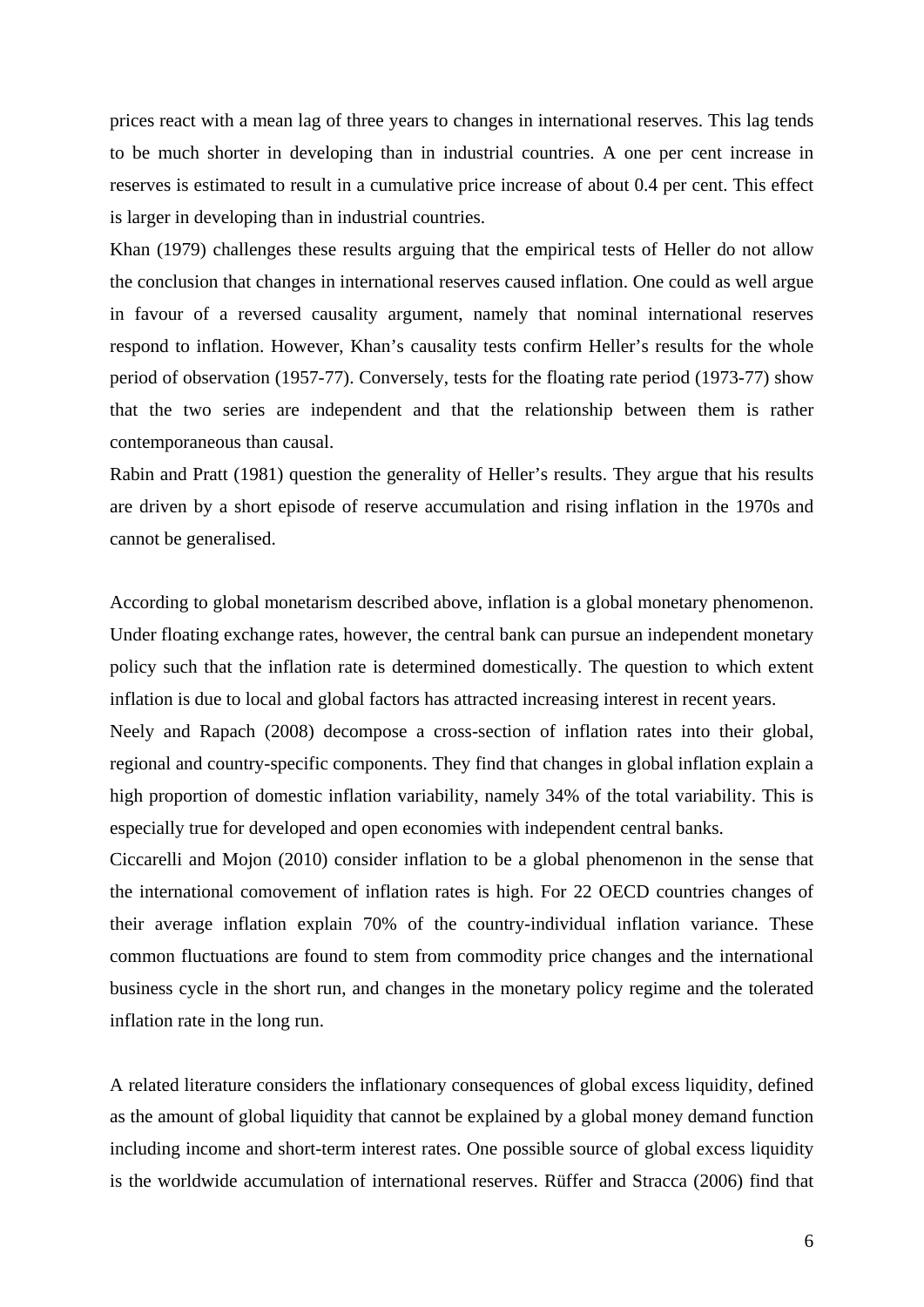global excess liquidity conveys important information about future inflation at the global level.

An empirical study (IMF 2010b) finds a strong link between global liquidity expansion and asset prices. The authors conclude that both rising domestic liquidity and rising global liquidity are associated with increasing equity returns. The transmission from global liquidity to domestic asset prices works through the accumulation of reserves. Interestingly, the transmission mechanism is quantitatively stronger for economies with fixed exchange rates. This parallels our finding that the effect of rising reserves on the price level is especially strong under fixed exchange rate regimes.

The mentioned studies, however, disregard the accumulation of reserves as a possible source of excess liquidity. This study shall fill this gap and examine whether inflation can partly be attributed to the growth in international reserves.

### **3 Reserve accumulation and inflation: Theoretical aspects**

Since the inflationary consequences of the reserve accumulation may depend on the exchange rate arrangement, the theoretical section considers fixed and floating exchange rates separately.

#### **3.1 Fixed exchange rates: Global monetarism**

Standard monetarist theory states that inflation is a monetary phenomenon. Inflation can be explained by the rate of change of domestic money supply. This theory is formalised by the quantity equation of money:

$$
M^S \cdot V = P \cdot Y
$$

where  $M<sup>S</sup>$  is the nominal money supply, V the velocity of money, P the price level and Y real output. After taking natural logarithms and differentiating with respect to time this can be expressed in rates of change as:

$$
\hat{P} = \hat{M}^S + \hat{V} - \hat{Y}
$$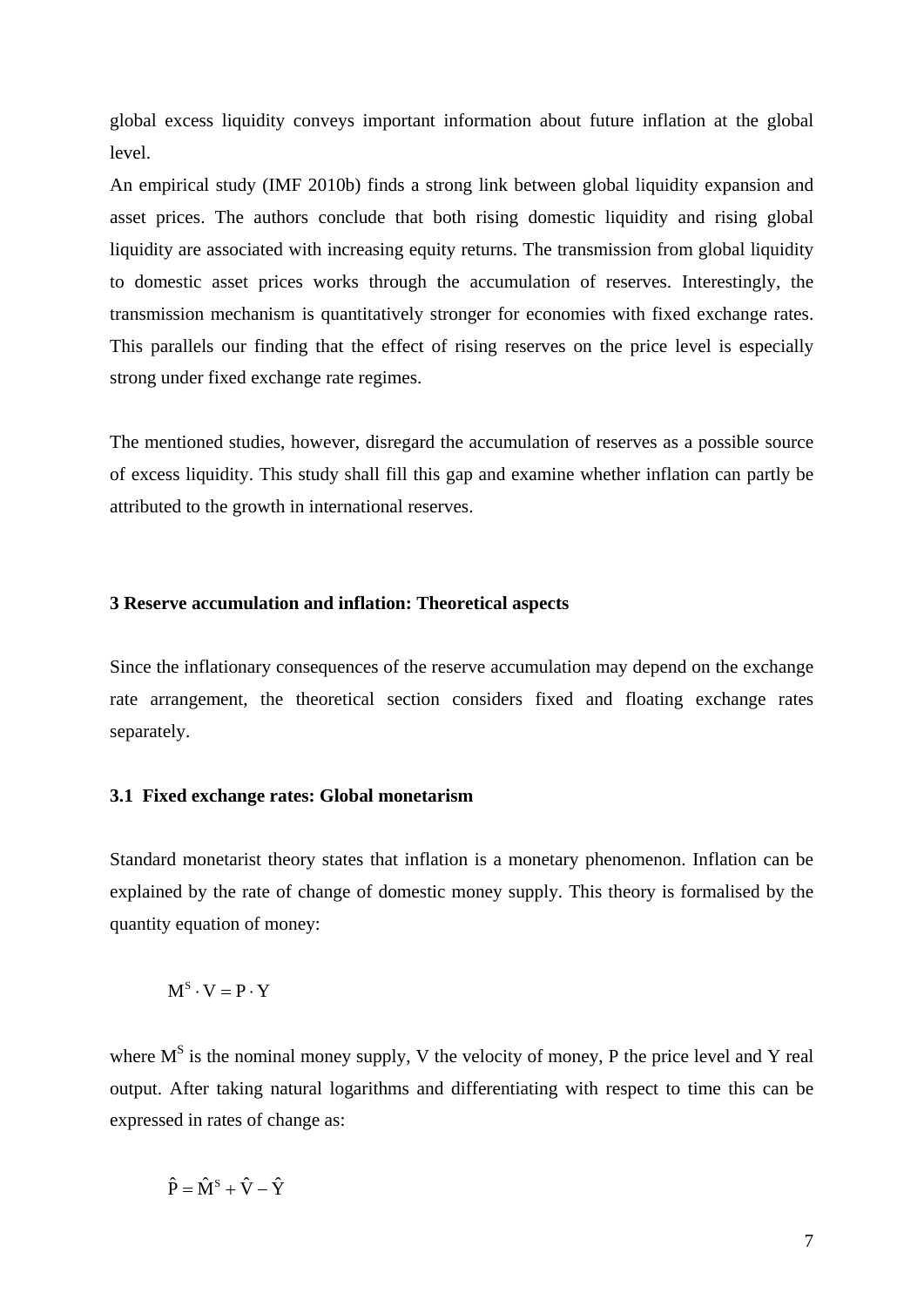where a hat on a variable denotes its rate of change. If one assumes that the velocity of money is constant and real output growth is constant<sup>7</sup>, changes of the price level depend on the supply of money.

Global monetarism states that under fixed exchange rates this relation also holds at the global level: The worldwide inflation rate is determined by changes in the global supply of money.

Under fixed exchange rates the relative value of national currencies is stable and the world money supply, defined as the sum of domestic money supplies converted into a numeraire, is a meaningful concept. The balance of payments mechanism distributes the world money supply across countries such that the monetary market is in equilibrium in each country. If a country creates an excess supply of domestic money, its balance of payments turns into deficit: It looses reserves until the relative supply of domestic to foreign currency is again compatible with the value of the fixed exchange rate. As a result, the world money supply increases unless the foreign country sterilizes the increase in its monetary base.

If – as stated by global monetarism – global money supply determines global inflation, small open economies cannot control their inflation rate. Inflation may be generated by equal rates of money growth across countries or by the monetary policy of one single country.

The link between the money supply and the accumulation of international reserves can be illustrated by the money supply process. Money supply depends on two major factors: the money multiplier (m) and the monetary base (B):

$$
M^S = m \cdot B
$$

1

The monetary base equals a central bank's liabilities, namely the sum of currency (C) and deposits of commercial banks at the central bank (R). Alternatively, the monetary base corresponds to the assets given by a central bank's balance sheet. Hence, it can be calculated as the sum of net domestic assets (NDA) and net foreign assets (NFA):

$$
MS = m \cdot (C + R) = m \cdot (NDA + NFA)
$$
 (1)

 $<sup>7</sup>$  The effect of money on the price level is a long-run effect. Over this period, output is not constant, but output</sup> growth may be close to constant.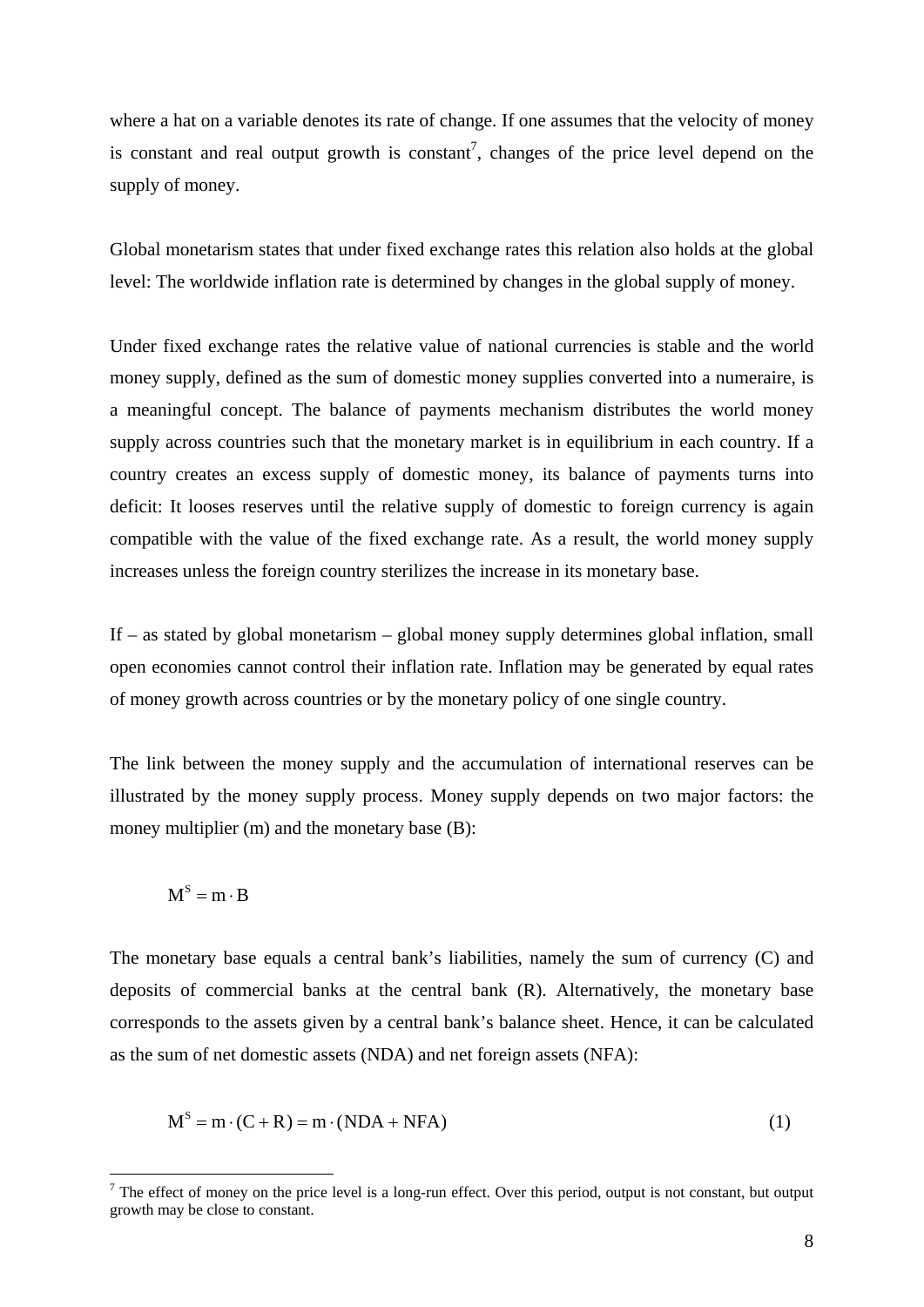Hence, the rate of change of money supply can be expressed as

$$
\hat{M}^{S} = \hat{m} + \frac{NDA}{B} \cdot N\hat{D}A + \frac{NFA}{B} \cdot N\hat{F}A
$$
\n(2)

Combining this specification of the money supply process with the quantity theory of money and assuming a constant velocity of money results in

$$
\hat{P} = \hat{m} + \frac{NDA}{B} \cdot N\hat{D}A + \frac{NFA}{B} \cdot N\hat{F}A - \hat{Y}
$$
\n(3)

This equation highlights the links between changes in international reserves and the price level. One can distinguish two extreme cases: If the central bank accumulates international reserves and fully sterilizes the effects on the monetary base through an open-market operation reducing its holdings of domestic bonds in exchange for money, *NFA B*  $N\hat{D}A = -\frac{NFA}{R}$ *B*  $\overrightarrow{NDA} \cdot \overrightarrow{NDA} = -\frac{NFA}{R} \cdot \overrightarrow{NFA}$ , the price level is unaffected.<sup>8</sup> If, however, the central bank does not sterilize ( $N\hat{D}A = 0$ ), the increase in international reserves directly translates into an increase of the price level.

This argument holds for any individual country. If the assumptions of global monetarism are fulfilled – a world under a system of fixed exchange rates without sterilization ( $\triangle NDA = 0$ ) – this equation also holds for world aggregates:

$$
\hat{P}^W = \hat{m}^W + \frac{NFA^W}{B^W} N\hat{F}A^W - \hat{Y}^W
$$

1

where the superscript *w* denotes world variables. If the world money multiplier is constant, world inflation equals the weighted rate of net foreign asset creation minus the growth rate of world output.

<sup>&</sup>lt;sup>8</sup> Besides open market operations, raising reserve requirements are a conventional sterilization policy. It affects money supply via a reduction of the money multiplier.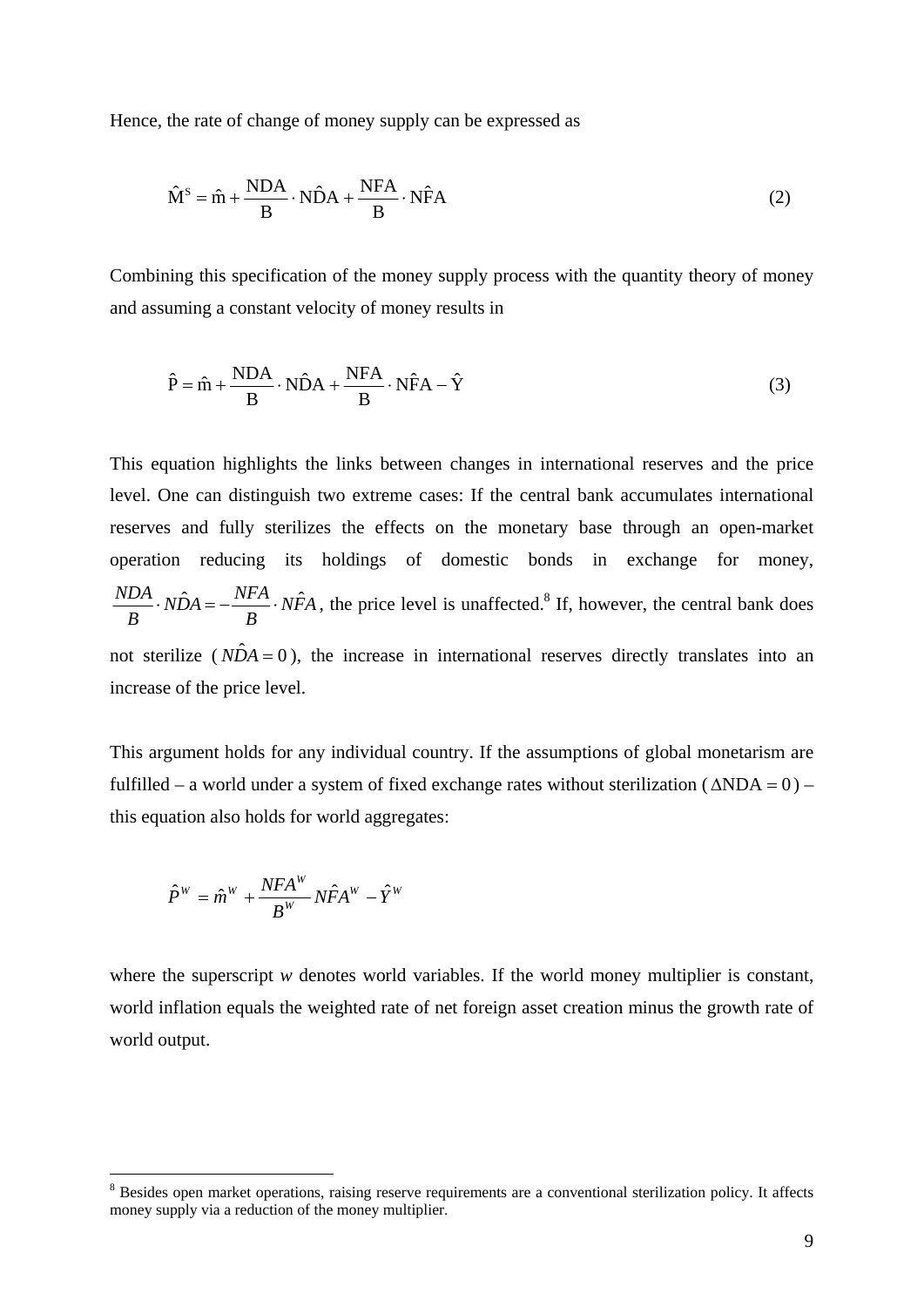#### **3.2 Floating exchange rates: National monetarism**

Under floating exchange rates, the central bank can pursue an independent monetary policy such that the inflation rate may vary substantially between countries. There are no monetary restrictions that make domestic inflation rates interdependent. Differences in the growth rates of the monetary base can be maintained permanently as the resulting differences in inflation rates are accommodated via changes in the exchange rate. Hence, inflation is a national phenomenon under floating exchange rates. This, however, does not foreclose that inflation rates show some co-movement due to common non-monetary factors.

With inflation rates being independent, the concept of a worldwide inflation rate determined by world money supply is no longer meaningful. Consequently, the implications of the quantity theory of money cannot be applied to the world as an aggregate. In the words of Niehans (1976, p. 179) under floating exchange rates "international reserves have lost their significance for inflation or deflation in the world economy, each country now controlling its own price trend." However, for each individual country, the quantity theory still applies.

Given the above reasoning (see equation (3)), the effect of an accumulation of international reserves on the inflation rate depends on the degree of sterilization. If countries do not offset the expansionary effect of accumulating international reserves, this might raise the domestic inflation rate. If, on the contrary, they fully sterilize, the accumulation of reserves has no impact on money supply and is not inflationary. To be more precise, only the direct monetary effects of the reserve accumulation are not inflationary in this case. There are, however, political economy reasons why sterilized purchases of foreign exchange might raise inflation. Since a sterilization operation expands the stock of domestic debt, policymakers might be tempted to reduce the nominal value of the debt through surprise inflation. Hence, increasing domestic debt aggravates the commitment problem of the central bank and inflation expectations might rise (see Calvo 1991).

#### **3.3 Reserve currency supply and deflation**

Our discussion focused on the demand for reserves so far. The supply of reserves, in turn, has not been taken into account. Changes in the supply of reserves, however, also affect the price level.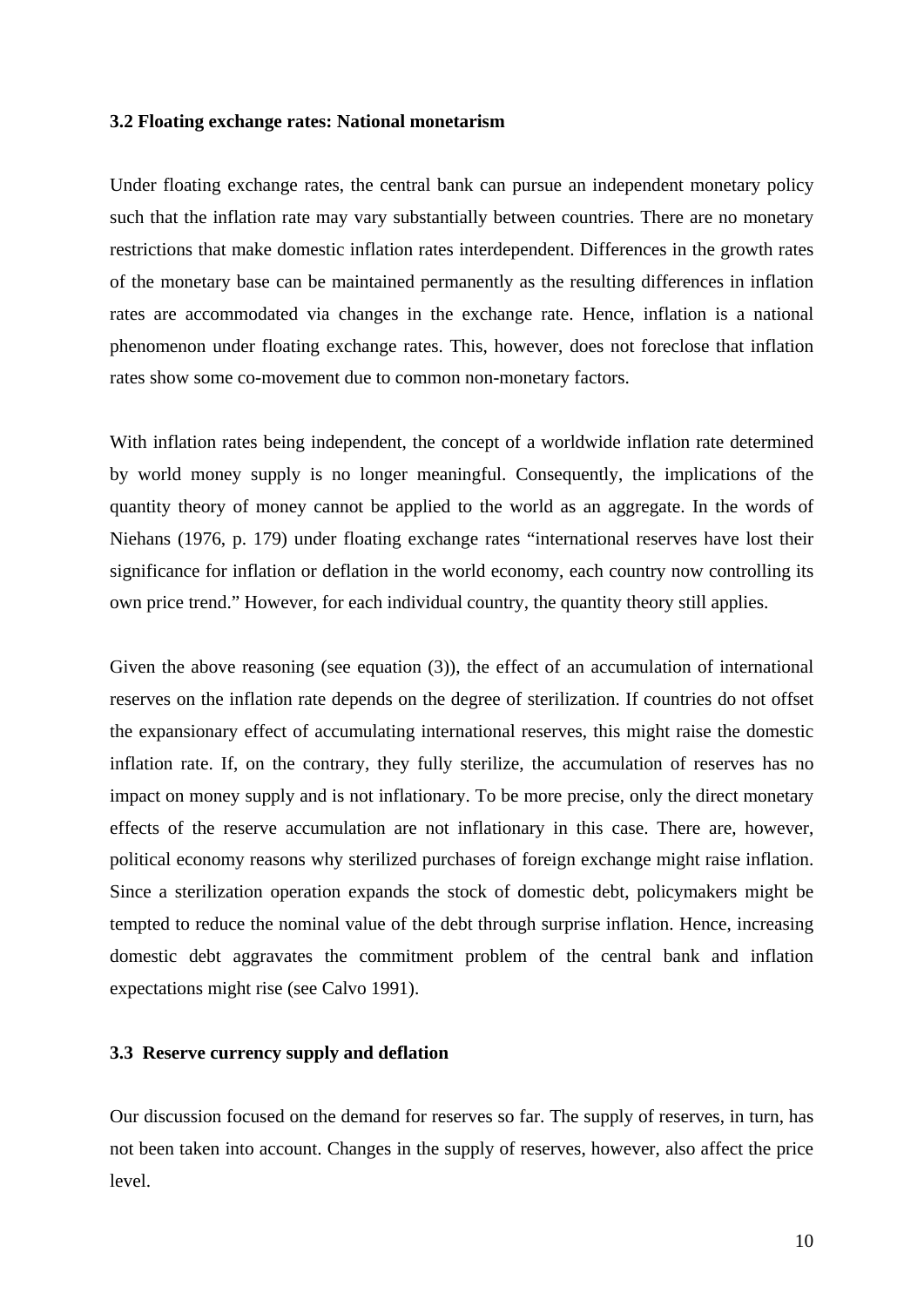This is especially important because only a few currencies serve as reserve assets. The majority of worldwide reserve holdings is denoted in US dollars. Hence, central banks' desire to accumulate reserves is restrained by the FED's willingness to increase the supply of dollars.

Again, two scenarios can be distinguished: Under floating exchange rates, a constant supply of reserves coupled with a global accumulation of foreign exchange decreases the money supply in the reserve currency country and has a deflationary effect. If the economies are linked by fixed exchange rates, the accumulation of reserves under a constant reserve supply is only compatible with the exchange rate parity if the money supply in the domestic economy is reduced. As a result, both countries are characterised by deflation. Hence, the large reserve accumulation may have a systemic deflationary effect in the aggregate. In other words: under fixed exchange rates monetary policy may be constrained by a lack of reserves. If all countries have more reserves, they may choose more expansionary policies.

This deflationary bias has not materialised during the recent period of reserve accumulation because the US has accepted systematic current account deficits.<sup>9</sup> Thanks to the abundant global liquidity, amplified by the 2008-09 global financial crisis, the supply of reserves was not restrictive. This justifies our focus on the inflationary effects of reserve accumulation.

#### **4 Empirical analysis**

The empirical analysis tests two hypotheses: 1. global reserve growth drives global inflation, and 2. reserve accumulation is inflationary within each country. The latter hypothesis is based on fewer assumptions since it does not require a fixed exchange rate regime.

### **4.1 Data**

1

The empirical study is carried out on the basis of a pooled data set of cross-country and timeseries observations. It contains annual data from 1970 to 2006. Data for international reserves are available for 191 countries. After dropping small countries (population smaller than 3 millions in the year 2000), the sample contains 126 countries, which are listed in Appendix A.

<sup>&</sup>lt;sup>9</sup> Due to the balance of payments constraint the provision of foreign exchange has to be balanced by a current account deficit, a surplus in the financial account or a combination of both. Hence, the reserve currency economy either has to act as the "consumer of last resort" characterised by net imports (see IMF 2010a) or its private capital flows on a net basis to the accumulating countries.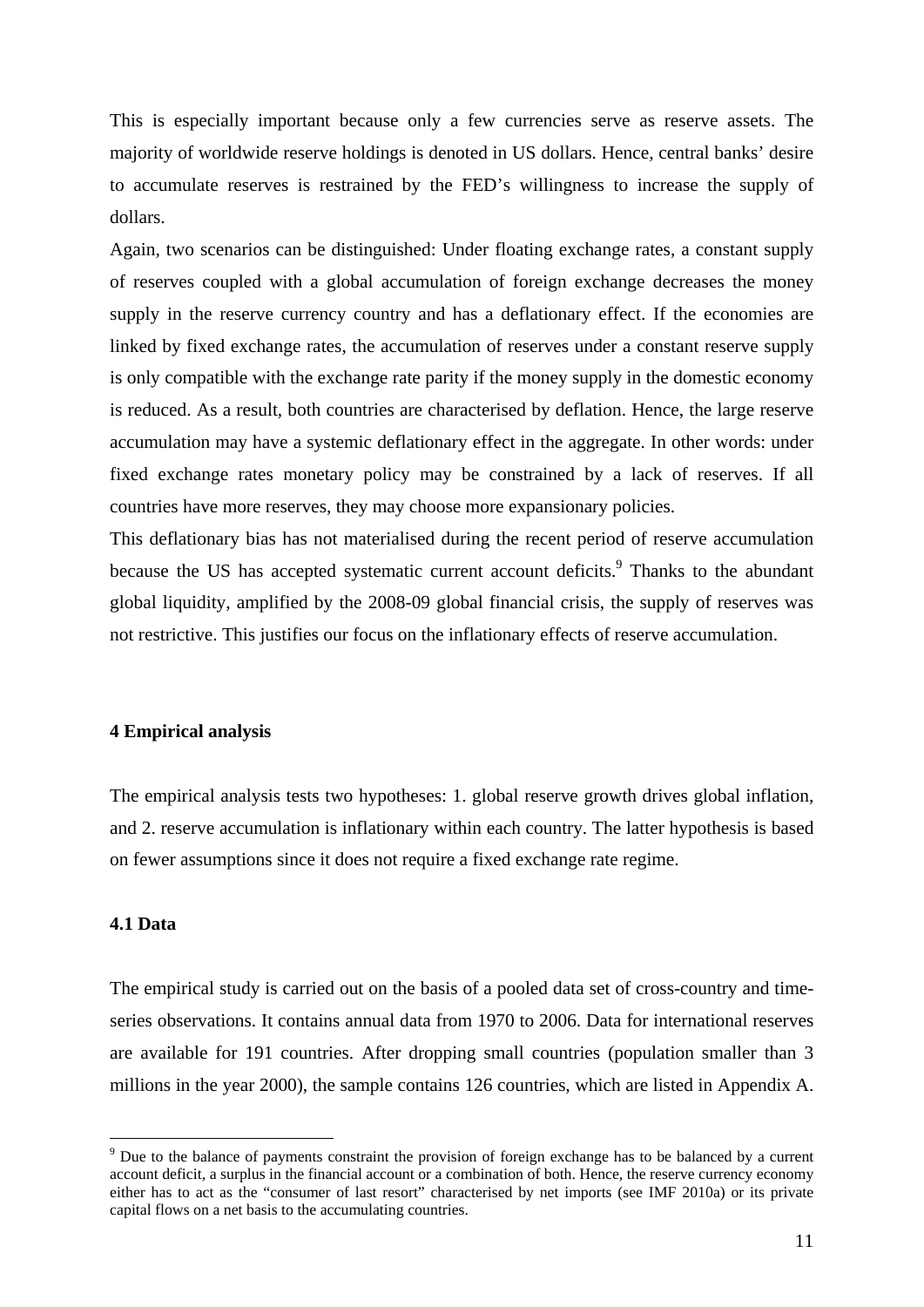Since data for several explanatory variables are missing for some countries, the number of countries used in the econometric analysis depends on the particular specification and is indicated in the respective tables. It ranges from 66 to 116 countries. With a few exceptions data are taken from the International Financial Statistics of the IMF and the World Development Indicators of the World Bank. A detailed description of the variables and their data sources can be found in Appendix B.

#### **4.2 Statistical evidence**

This section presents statistical evidence with respect to the correlation between the growth rate of reserves and monetary variables.

Figure 1 plots the relationship between the growth rate of world reserves and the world inflation rate. Each data point relates to a specific year between 1975 and 2006. World inflation is calculated as the geometric mean of country-specific inflation rates, which are weighted by a country's fraction of world GDP. Weights are calculated for each year individually such that changes in the relative size of an economy are accounted for. This is a test of global monetarism.

The graph visualises two patterns: First, data points are not agglomerated in a data cloud but rather distributed over large ranges of inflation rates and growth rates of reserves. This points to the fact that both rates varied considerably during the period under consideration. This variability might be due to factors not considered in the graph.

Second, the downward sloping line of fitted values suggests a negative relationship: Higher growth rates of reserves are correlated with lower inflation rates. This correlation, which is not in line with our hypothesis, is statistically insignificant. The missing positive correlation might stem from the fact that the scatter diagram only considers two variables. Hence, additional factors that affect one of the variables are implicitly assumed to be constant. In our case, inflation rates in many emerging and developing countries have fallen since the beginning of the 1990s while at the same time countries increasingly accumulated reserves. However, the fall in inflation is usually attributed to a trend for more prudent macroeconomic policies and increased central bank accountability, which, in turn, lowered inflation expectations. This might bias the scatter diagram. Therefore, the relationship warrants a finer analysis by means of a regression analysis, which accounts for additional determinants of the inflation rate.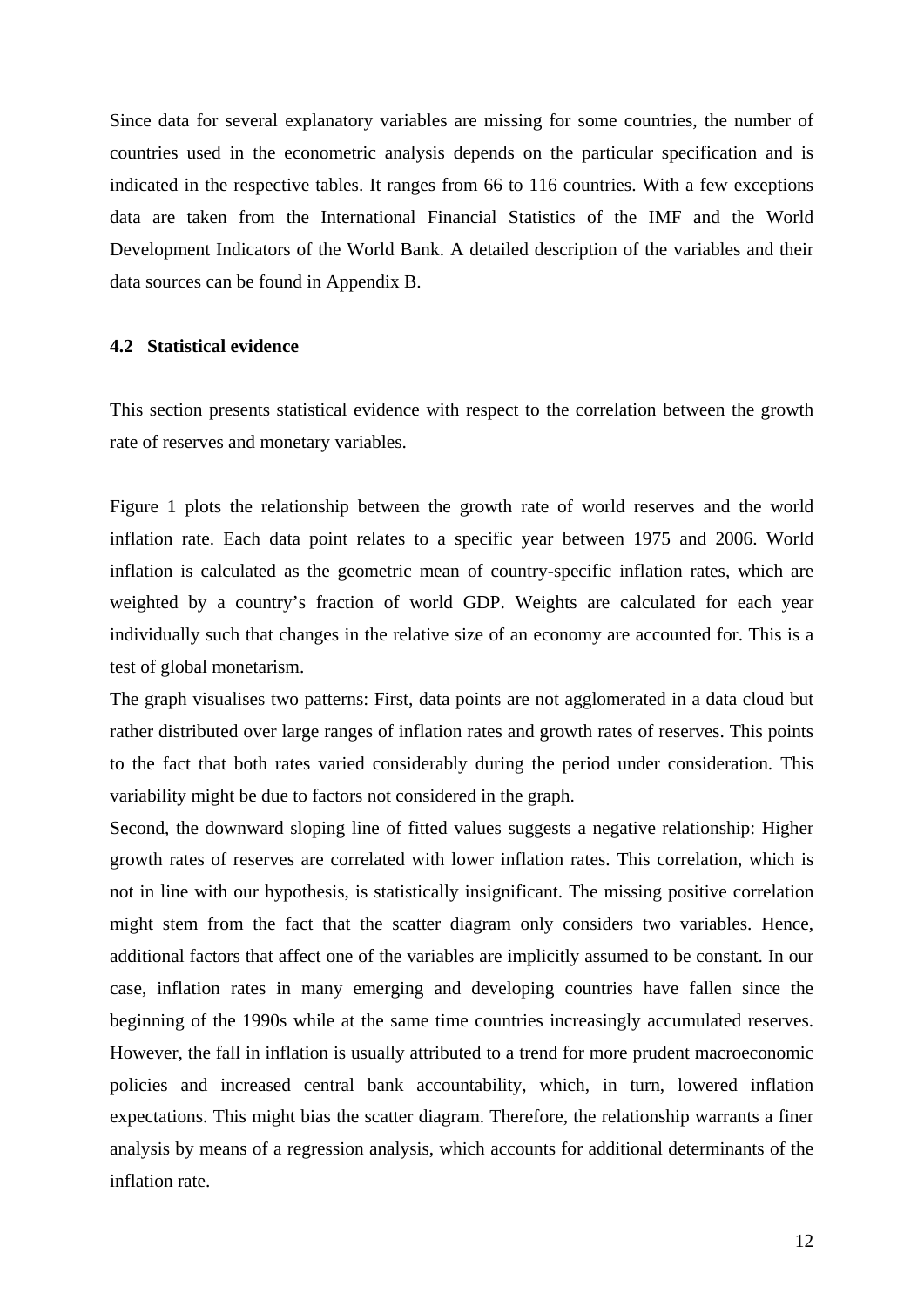After this time-series analysis of world averages, Figure 2 presents the relationship between the growth of reserves and the inflation rate in the cross section. Each data point represents an individual country displaying its average growth rate of reserves and its average inflation rate over the period 1970-2006. The left-hand side graph shows that both rates are positively correlated. This supports the hypothesis that the accumulation of reserves is correlated with higher inflation rates. Since this relationship might be driven by some outliers with very high inflation rates and/or high growth rates of reserves, the right-hand side graph is based on a reduced sample after countries with an average growth rate of reserves and/or inflation rate exceeding 50% have been dropped. In this case, reserve growth and inflation are not correlated.

According to the theory developed in section 3, the link between the growth of reserves and inflation works through an indirect transmission channel. It is assumed that the growth of reserves increases the monetary base, which, in turn, leads to an increase in money supply (M1) ultimately causing the inflation rate to rise. Therefore, the correlation between reserve growth on the one hand and the growth rate of base money and M1 on the other is depicted in two additional graphs (Figures 3 and 4). Each data point represents the average growth rates of both variables over the period from 1970-2006 for an individual country. Whereas the lefthand side graph is based on the full sample, the graph on the right hand displays the relationship for a reduced sample excluding outliers, namely countries with a growth rate of reserves and/or a growth rate of base money or M1, respectively, larger than 50%. All four graphs show that countries' growth rates of the monetary base and M1 are the larger, the higher their growth rate of international reserves is. All effects are significant at the 5%-level. This is first evidence that the inflationary impact of reserve accumulation works through an increase of domestic money supply.

### **4.3 Estimation results**

This section presents the regression results with respect to the relationship between reserves and inflation. We first analyse global monetarism and then turn to national monetarism.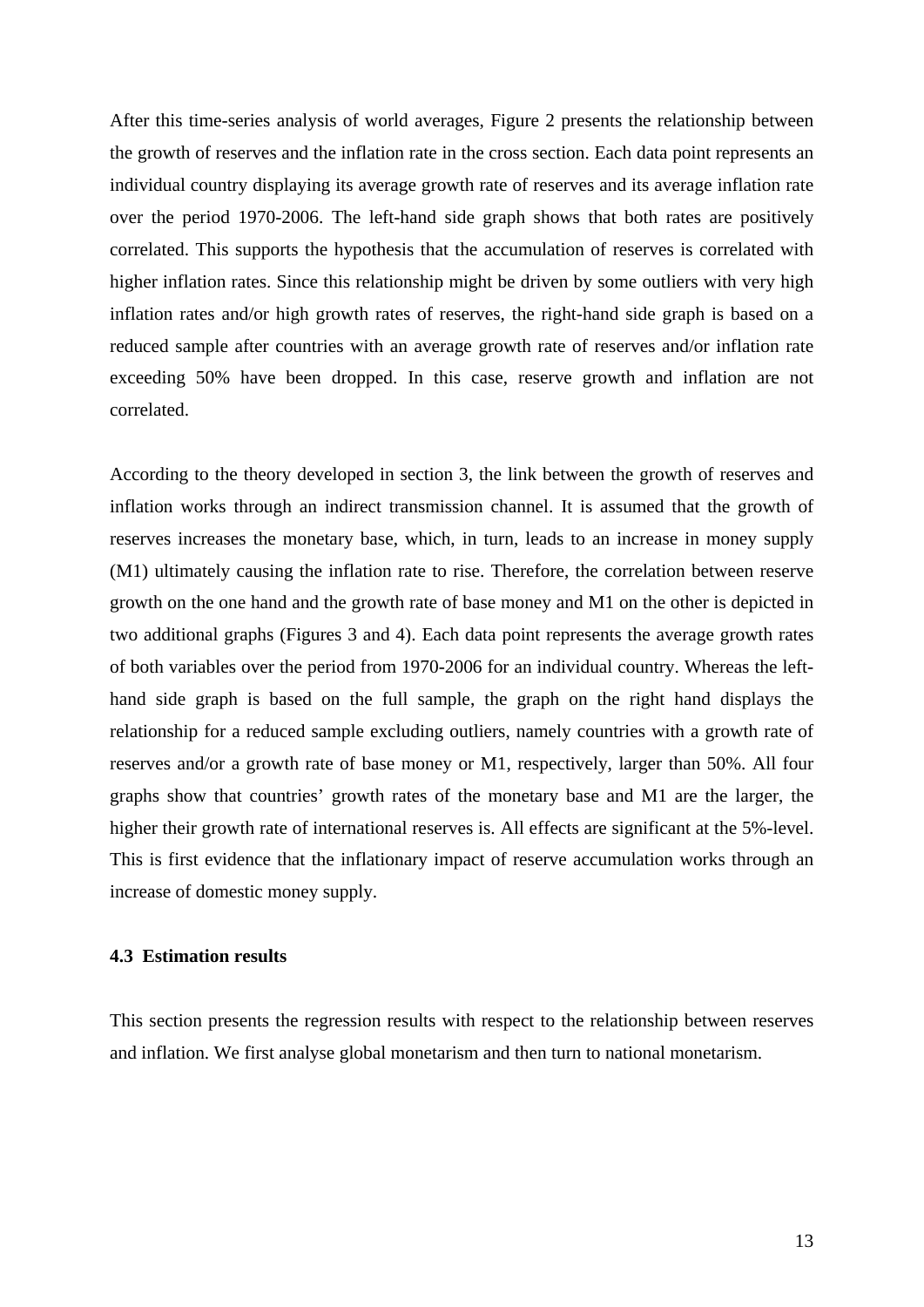#### **4.3.1 Global monetarism**

The regression analysis first replicates the analysis of Heller (1976, 1979). It investigates whether inflation is a global phenomenon in the sense that the growth of the stock of worldwide reserves causes global inflation. Whereas Heller regresses the inflation rate on current and lagged changes of reserves, I prefer to use a vector autoregression (VAR) of reserves and inflation that (1) includes also lagged values of the dependent variable, (2) does not a-priori assume variables to be endogenous or exogenous and (3) allows to test for the direction of causality. Thereby I can directly approach Khan's reversed causality argument. The VAR consists of the following two equations:

$$
\begin{aligned} \pi^{\boldsymbol{W}}&=\alpha_1+\sum_{j=1}^{p}\beta_j\cdot\pi_{\boldsymbol{t}-j}^{\boldsymbol{W}}+\sum_{j=1}^{p}\gamma_j\cdot\hat{\boldsymbol{R}}_{\boldsymbol{t}-j}^{\boldsymbol{W}}+\boldsymbol{u}_{1\boldsymbol{t}}\\ \hat{\boldsymbol{R}}^{\boldsymbol{W}}&=\alpha_2+\sum_{j=1}^{p}\theta_j\cdot\pi_{\boldsymbol{t}-j}^{\boldsymbol{W}}+\sum_{j=1}^{p}\lambda_j\cdot\hat{\boldsymbol{R}}_{\boldsymbol{t}-j}^{\boldsymbol{W}}+\boldsymbol{u}_{2\boldsymbol{t}} \end{aligned}
$$

where  $\pi^w$  and  $\hat{R}^w$  denote world inflation and the growth rate of world reserves, respectively. p is the number of included lags. This model can be estimated by OLS.

The number of included lags is determined by the minimization of information criteria, namely the Akaike information criterion and the Schwarz-Bayes criterion. The preferred specification includes two lags.

Table 1 presents the estimation results. The growth of reserves significantly increases the inflation rate with a lag of two years. However, this effect is economically small and not comparable to the magnitude reported by Heller: An increase of world reserves by 10% raises inflation two years later by about 0.7%. To check the causality of this relationship, a Granger test is applied. The hypothesis that the growth of reserves does not cause inflation cannot be rejected at the 10%-significance level (it can be rejected at a level of significance of 11%).The lower panel of the table tests for reversed causality: Inflation has no significant impact on reserve growth. Moreover, inflation does not Granger-cause reserves to grow.

The left-hand panel of Figure 5 shows the impulse-response function for an expansionary reserve growth shock. Reserve growth reduces inflation in the year following the shock, but has a positive impact on inflation two years later. This effect only decreases slowly over time. The negative impact in the first year is unexpected. It might be due to the fact that reserves are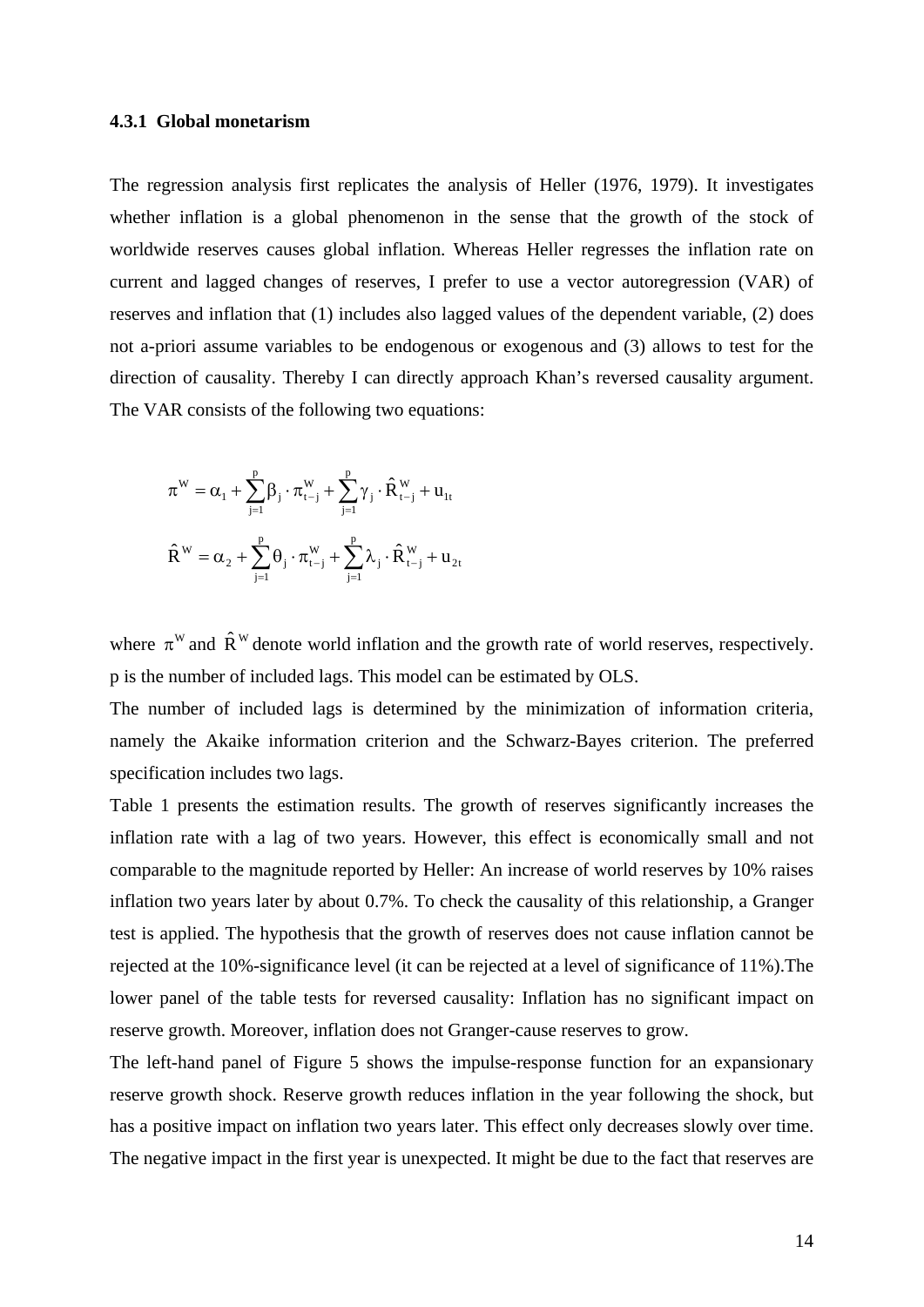often replenished after a crisis has occurred. Therefore, rising reserves might coincide with lower inflation rates due to the implementation of macro stabilization programmes.

As discussed in the theoretical section, the conclusion of global monetarism - global reserve growth causes world inflation - is based on the assumption of a world of fixed exchange rates. Therefore, I replicate the vector autoregressions of Table 1 for a reduced sample. The subsample contains only those annual observations for which a de jure fixed exchange rate was in place.<sup>10</sup> Based on these observations, world inflation and world reserve growth are calculated. Vector autoregressions examine the relationship between both variables. The results are presented in Table 2. Reserve growth does not significantly affect inflation after one year but significantly raises inflation with a lag of two years. If reserves grow by 10%, two years later inflation will have increased in sum by almost 0.5%. The Granger test supports the hypothesis that the growth of reserves causes inflation. The hypothesis of reversed causality can be rejected. The corresponding impulse-response function is illustrated on the right-hand panel of Figure 5.

#### **4.3.2 National monetarism**

1

The following tables examine the hypothesis that inflation is rather a national than global phenomenon. To this end, individual country data are analysed in a panel framework. In line with equation (3) the regressions estimate the extent to which the foreign and domestic components of the monetary base determine the inflation rate independently of the evolution of global liquidity and of the inflation rate in other countries.

Column (1) of Table 3 tests for the effects of the growth rates of domestic and foreign central bank assets on the contemporaneous inflation rate. Both growth rates are weighted by their fraction in the total monetary base (see equation (3)). While the growth rate of domestic central bank assets significantly increases the inflation rate, the effect of foreign assets  $(=$ international reserves) is insignificant.

According to the money market equilibrium condition, monetary expansion raises inflation only to the extent to which it exceeds the growth of money demand, e.g., real GDP growth. Column (2) shows that real GDP growth indeed significantly lowers inflation for a given

 $10$  This classification is flawed for our purposes and may be sharpened in future research: Global monetarism makes its statements for countries whose currencies are fixed with respect to one common currency. The empirical group of pegged exchange rates, however, consists of various blocs of fixed exchange rates with respect to different currencies, i.e. the Dollar, Euro or Yen.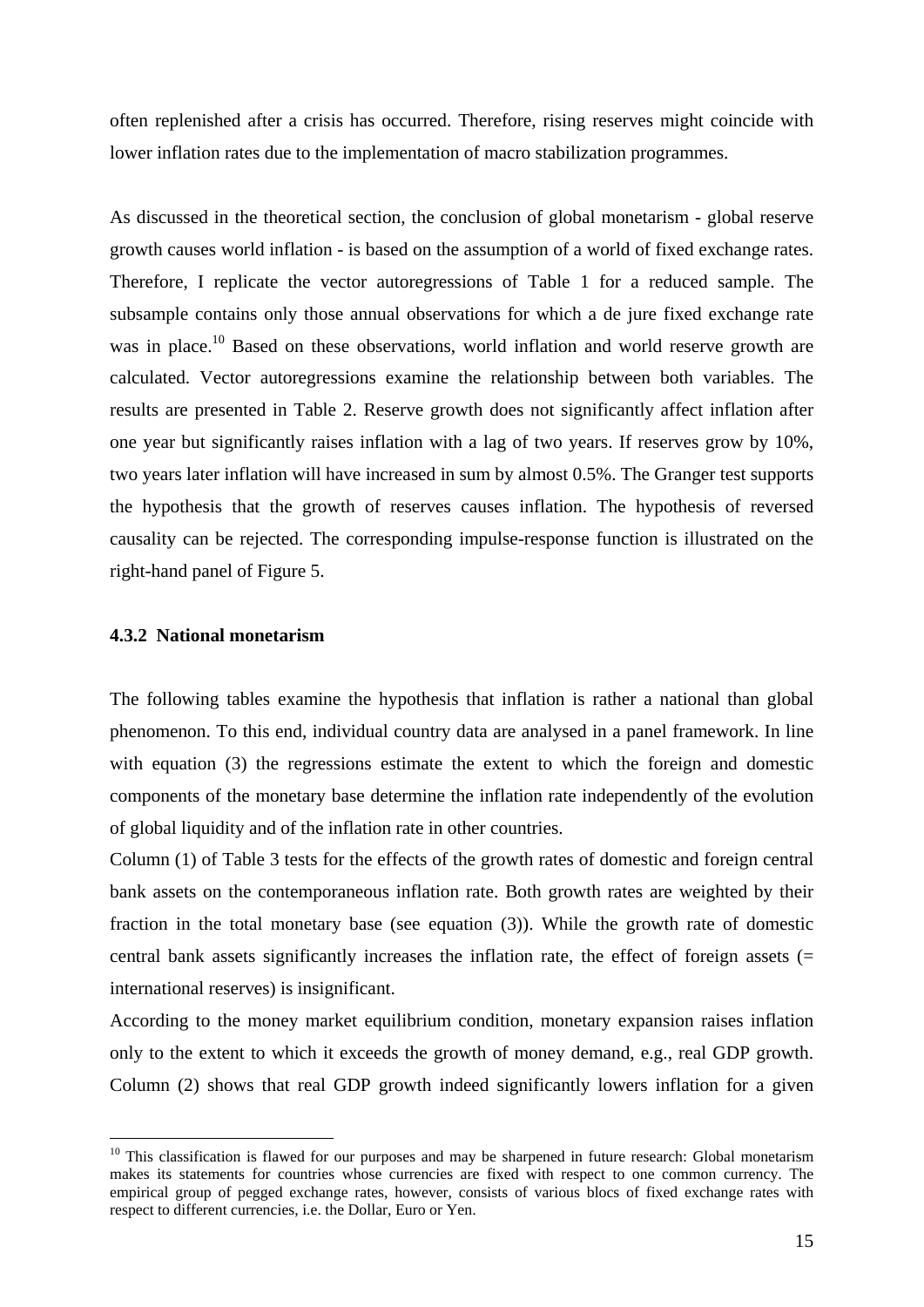monetary base. The effects of the two components of the monetary base on inflation are basically unchanged.

Economic theory suggests that inflation reacts with some time lag to increases in money supply. Existing evidence shows that monetary factors feed into inflation with a lag of two to three years. Therefore, column (3) adds three lags of both the growth rate of reserves and the growth rate of domestic central bank assets. With respect to the growth of domestic central bank assets, the contemporaneous and the previous period's growth rate raise inflation. The growth of international reserves, however, feeds into inflation with a lag of two to three years. This effect is economically small (on average 0.02%).

The effect of monetary factors on inflation might be different during currency crises than in normal times. During crises the expected deflationary impact of reserve losses might be overcompensated by other factors like a devaluation of the currency. Therefore, column (4) adds a dummy for currency crises that takes the value one in years where a currency crisis was identified by an exchange market pressure index. Its effect, however, is not significant.

The importance of monetary factors in the inflation process may depend on the level of inflation. A reduced sample that disregards high inflation periods might offer additional insights how moderate inflation rates are determined. To this end, Table 4 replicates the estimations of Table 3 for a reduced sample that disregards all observations with an inflation rate exceeding 50%.

Column (1) includes the growth rates of the domestic and foreign component of the monetary base and column (2) adds real GDP growth. Whereas domestic central bank assets do not significantly affect moderate inflation, the growth of international reserves significantly increases inflation and the growth of real GDP significantly decreases it. Column (3), which investigates whether inflation reacts to monetary factors with some time lag, shows that the effect of the growth rate of international reserves lasts for two years. With the average growth rate of the weighted nominal reserves amounting to 16% in the whole sample, the inflation is expected to be on average 0.4% higher than without reserve growth. This marginal effect of reserve increases implicitly assumes that all other factors are constant, particularly that the reserve growth is not sterilized by the central bank.

In sum, reserve growth significantly raises moderate inflation rates. However, monetary factors do not explain moderate inflation rates well as the low levels of the coefficients of determination  $(R^2)$  indicate. This general result is in line with the findings of De Grauwe and Polan (2005).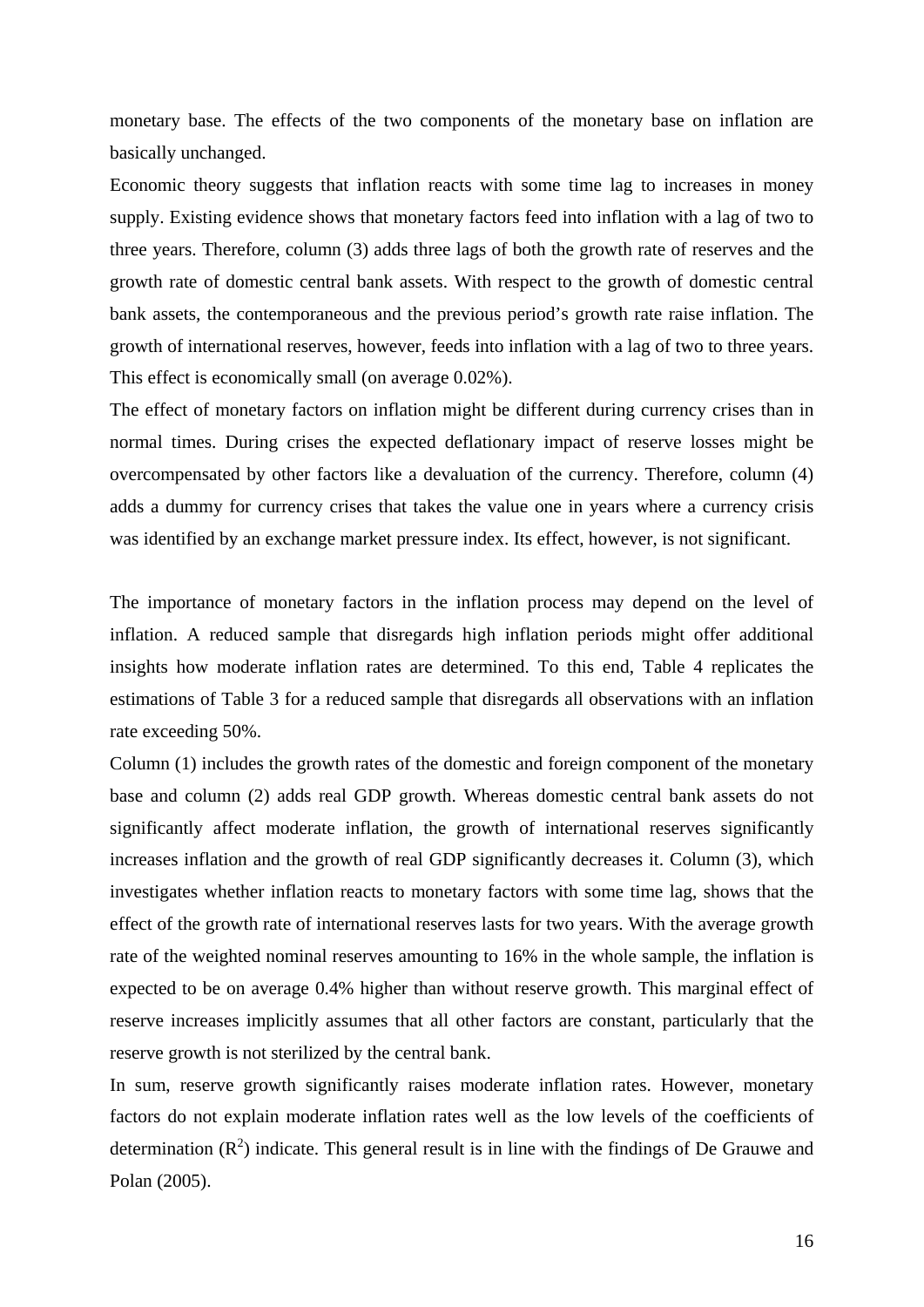#### **4.3.3 Robustness**

To test the robustness of the results, the effects of the growth rate of reserves on the inflation rate are investigated for different time periods. To this end, the sample is divided into three periods of equal size (twelve years). The results are presented in Table 5. Columns (1) and (2) show the results for the first period from 1970 to 1982. Both the growth of domestic central bank assets and the growth of reserves have a positive and significant impact on inflation. Whereas the effect of domestic assets is distributed over three years, the effect of reserve growth is only contemporaneously significant. With an average weighted growth rate of nominal reserves during 1970-1982 of 17%, reserve growth raises the inflation rate on average by 2% if the effect on the monetary base is not sterilized (marginal effect).

During 1983-1994 (columns (3) and (4)) reserve growth significantly raises the inflation rate with a lag of two to three years. This effect is much smaller than in the previous period. The inflationary impact of domestic asset growth, in turn, is larger compared to 1970-1982. For the last period from 1995 to 2006 (columns (5) and (6)), reserve growth contemporaneously raises inflation. This effect, however, becomes insignificant when three lags are included.

Results differ between periods. This might be due to changes in the variability of the variables: Whereas the highest variability of inflation can be observed between 1983 and 1994, the variability of the growth rate of reserves in 1995-2006 is larger than in the other two periods. The variability of the growth rate of domestic central bank assets has declined over the three periods of consideration.

Table 6 replicates the analysis of temporal subsamples for the restricted sample of moderate inflation rates. Whereas the growth of domestic central bank assets is insignificant, reserve growth raises inflation in all three periods.

Table 7 tests whether the results are robust to the use of a different estimator. To this end, the between regressor, which is based on country averages over the whole period, is applied. It tests whether countries with higher growth rates of the components of the monetary base are on average associated with higher inflation rates. For the full sample (columns (1) and (2)) and the sample of moderate inflation rates (columns (3) and (4)) inflation is significantly higher, the higher the growth rate of domestic central bank assets. The growth rate of reserves, however, does not significantly affect the inflation rate.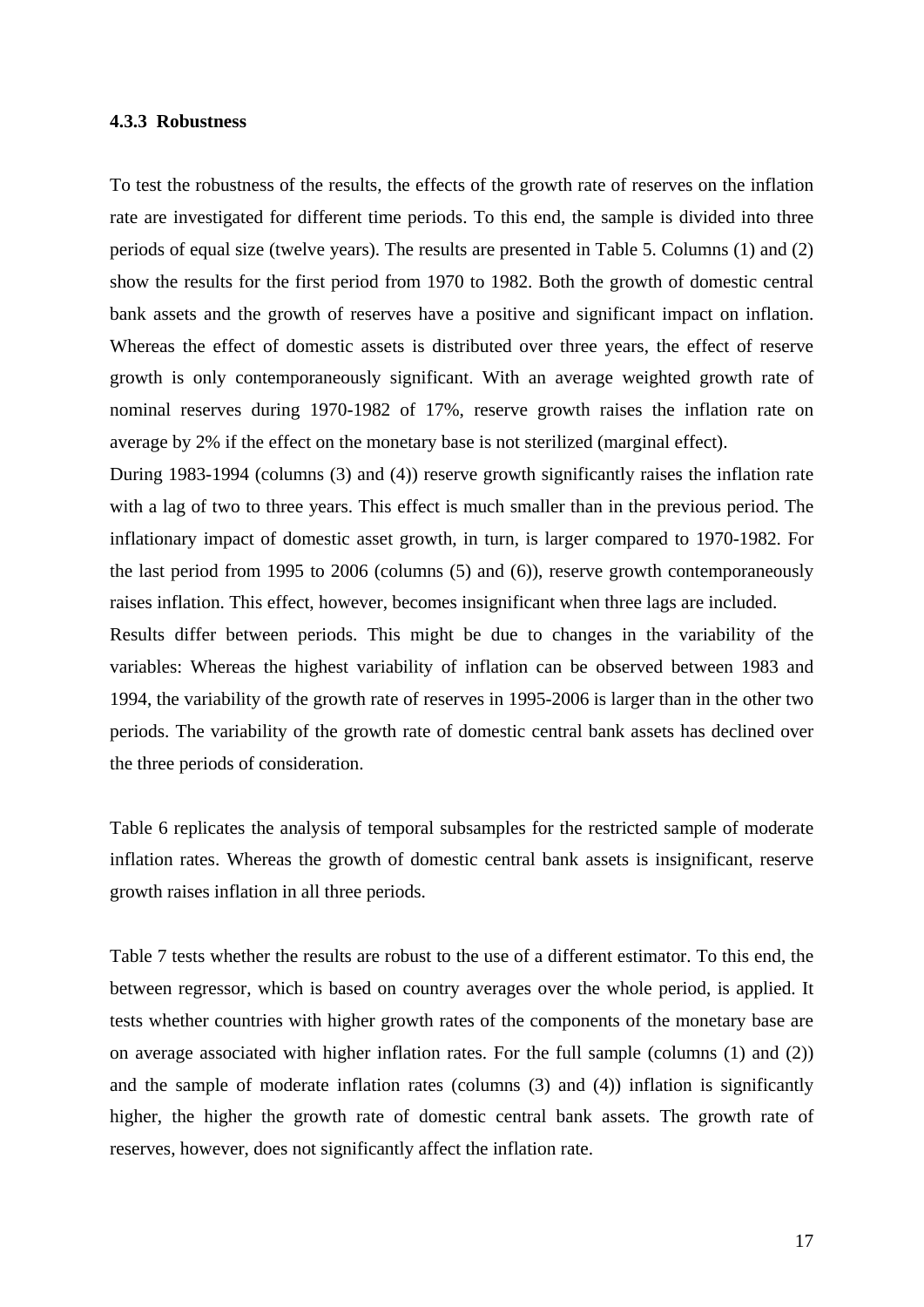Current inflation might not be time-independent but related to past inflation rates. This might be due to pricing policies and the formation of inflation expectations. If indexation mechanisms are in place such that prices like wages, tariffs and rents adjust automatically to past inflation rates, the change of the current price level depends on the past inflation rate. Adaptive expectations imply that the expected future inflation rate is the higher, the higher the inflation in the past was. This theory can be tested in the form of a dynamic regression analysis that includes the lagged level of the inflation rate as one of its determinants. The results for moderate inflation rates are presented in column (5) of Table 7.

The lagged level of inflation is significant. Part of the previous period's inflation rate is passed to the next period. This inertia, however, is relatively small. The growth of domestic central bank assets raises the inflation rate whereas the current growth rate of reserves does not significantly affect inflation.

#### **4.3.4 Sterilization policies**

As pointed out in the theoretical section, the effect of an increase in international reserves on the inflation rate depends on the degree of sterilization of these purchases by the central bank. If the effect of the accumulation of international reserves on the monetary base is fully sterilized through the sale of domestic bonds, the inflationary impact of the accumulation of reserves, for which the previous tables offer weak evidence, is cushioned.

Imperfect substitutability between assets is a precondition for the effectiveness of sterilization. Any sterilized intervention raises the domestic interest rate, which in turn attracts additional capital inflows. If assets are perfect substitutes, these capital inflows persist until the interest rate differential has disappeared.

To measure the extent of sterilization, I estimate sterilization coefficients. Along the lines of Aizenmann and Glick (2009) I regress the growth rate of domestic central bank assets on the growth rate of reserves and the growth rate of nominal GDP. The sterilization coefficient is defined as the coefficient of reserve growth in this regression. A sterilization coefficient of minus one represents full sterilization while a coefficient of zero implies no sterilization. Nominal GDP growth is included to control for increases in nominal money demand. Hence, with full sterilization the central bank prevents an expansion of the monetary base due to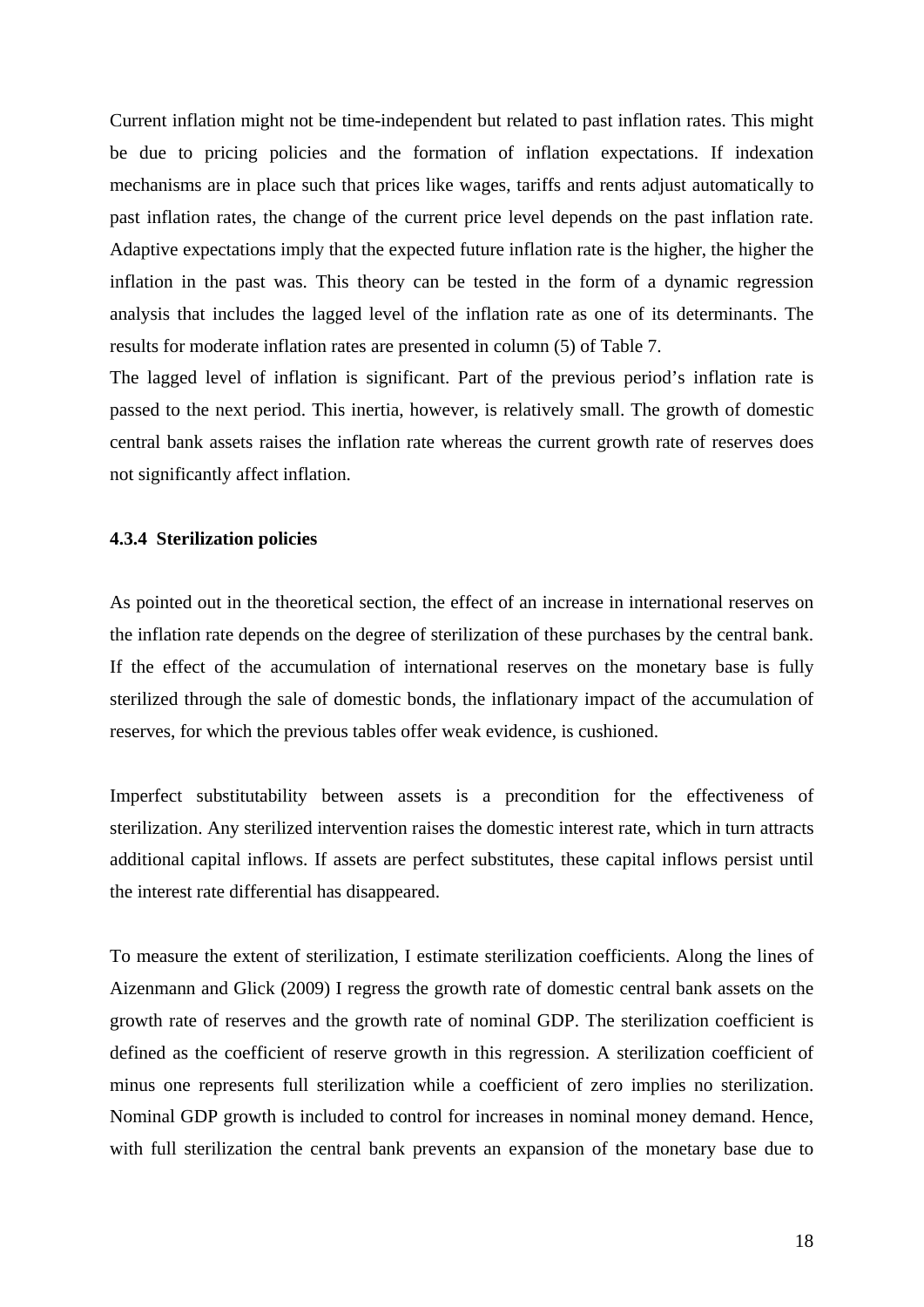changes in reserves, but domestic credit may grow due to other reasons, namely increases in money demand.

The results of a cross-section analysis are presented in Table 8. The estimation assumes by definition that the sterilization coefficient is constant over time and over all countries. It equals –0.26 (column (1)). This indicates that the effect of reserve growth on the monetary base was partially offset by the sale of domestic central bank assets. However, the coefficient is relatively small in absolute value implying that sterilization is far from complete.

Sterilization policies of central banks might change over time. They depend on the primary objectives of central bank policy, economic conditions and the policies of other central banks. To investigate the stability of the relationship over time, I estimate the regression for different time periods. The sample is divided into three time periods of equal size. Columns (2) to (4) of Table 9 present the results. The sterilization coefficient amounts to –0.43 in the 1970s, decreases (in absolute terms) first to –0.22 between 1983 and 1994 and falls further to –0.15 between 1995 and 2006. This indicates that the sterilization of the effect of reserve changes on the monetary base has decreased over time.

Given this instability of sterilization coefficients, it might be appropriate to focus on shorter time periods. To this end, I use a rolling regression over a period of five years. The first regression covers the period from 1970 to 1974, the second from 1971 to 1975 and the last uses data between 2002 and 2006. Figure 6 plots the sterilization coefficients. Sterilization is relatively small in the first half of the 1970s but increases after the end of the Bretton Woods system. The effect of reserve changes on the monetary base are at least cut by half. Until the late 1980s sterilization further increases but then falls abruptly to very low levels. During the 2000s sterilization remains low, both in absolute terms and in comparison with other periods.

An explanation for the decreasing sterilization efforts of central banks might be given by the increase of capital mobility. Private capital flows may render central banks' sterilization policies ineffective. If a central bank sterilizes its accumulation of reserves, the interest rate is higher than without sterilization. Hence, foreign capital flows might continue and challenge the central bank to further accumulate reserves, thereby offsetting its sterilization policies.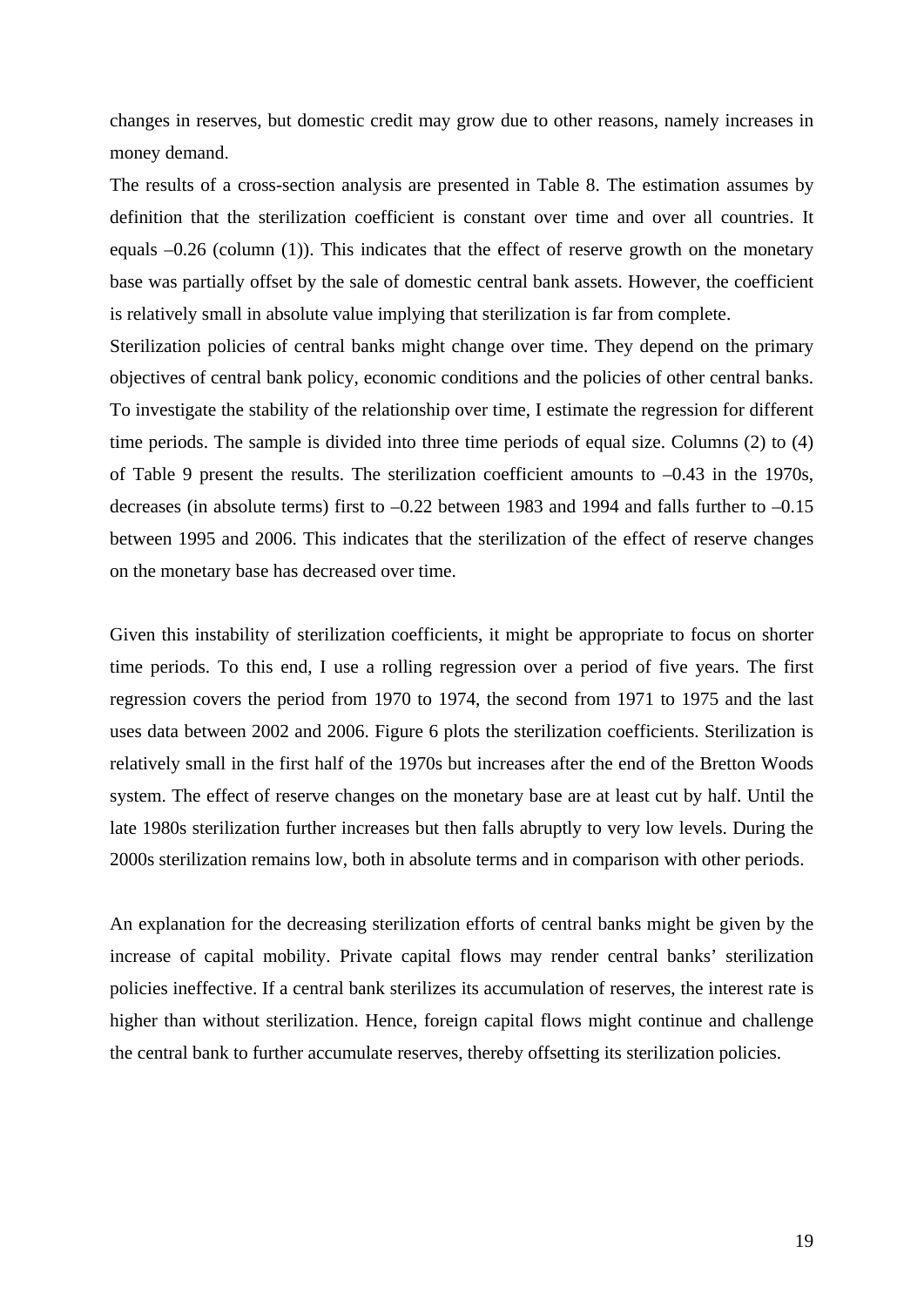### **5 Conclusions**

This article examines the inflationary consequences of reserve accumulation, both at the global and the country level.

Global reserve growth significantly raises the world inflation rate with a lag of two years. In a world of mutually fixed exchange rates, reserve growth is found to Granger-cause inflation. A rate of reserve growth of 10% causes an increase of the price level of 0.5% over a period of two years.

On the level of individual countries, the growth of domestic central bank assets is the major monetary determinant of inflation. If domestic central bank assets increase by 1%, inflation rises during the current and subsequent year by more than 0.5%. Changes in international reserves do not significantly affect inflation. These effects are reversed if only moderate inflation rates are to be explained. The growth of international reserves then significantly contributes to higher moderate inflation rates.

Further results suggest that the growth of reserves contributed to higher inflation rates during three temporal subsamples. However, the effect was small during the 1980s. Hence, the results of Heller (1976) that the accumulation of reserves has inflationary effects can be confirmed for the 1970s and for the period between 1995 and 2006. The enormous accumulation of international reserves in recent years might have intensified the relationship between reserves and inflation since sterilization has become more difficult.

The estimation of sterilization coefficients shows that the degree of sterilization varies considerably over time. The observation that sterilization is relatively low during the 2000s allows two concluding remarks. First, sterilization policies of central banks might be increasingly offset by private capital flows in a financially integrated world. Therefore, the instrument of sterilization has become less effective. As a result, central banks might engage less in sterilization policies. Second, since the recent accumulation of reserves is sterilised to a lower extent than in previous periods, its inflationary impact in the future might be larger.

In sum, the analysis shows that the enormous increase in reserves poses a threat for monetary stability. Its consequences for the stability of the global financial system warrant further research. Central banks face a dilemma: Their policy of reserve accumulation is not compatible with monetary and financial stability.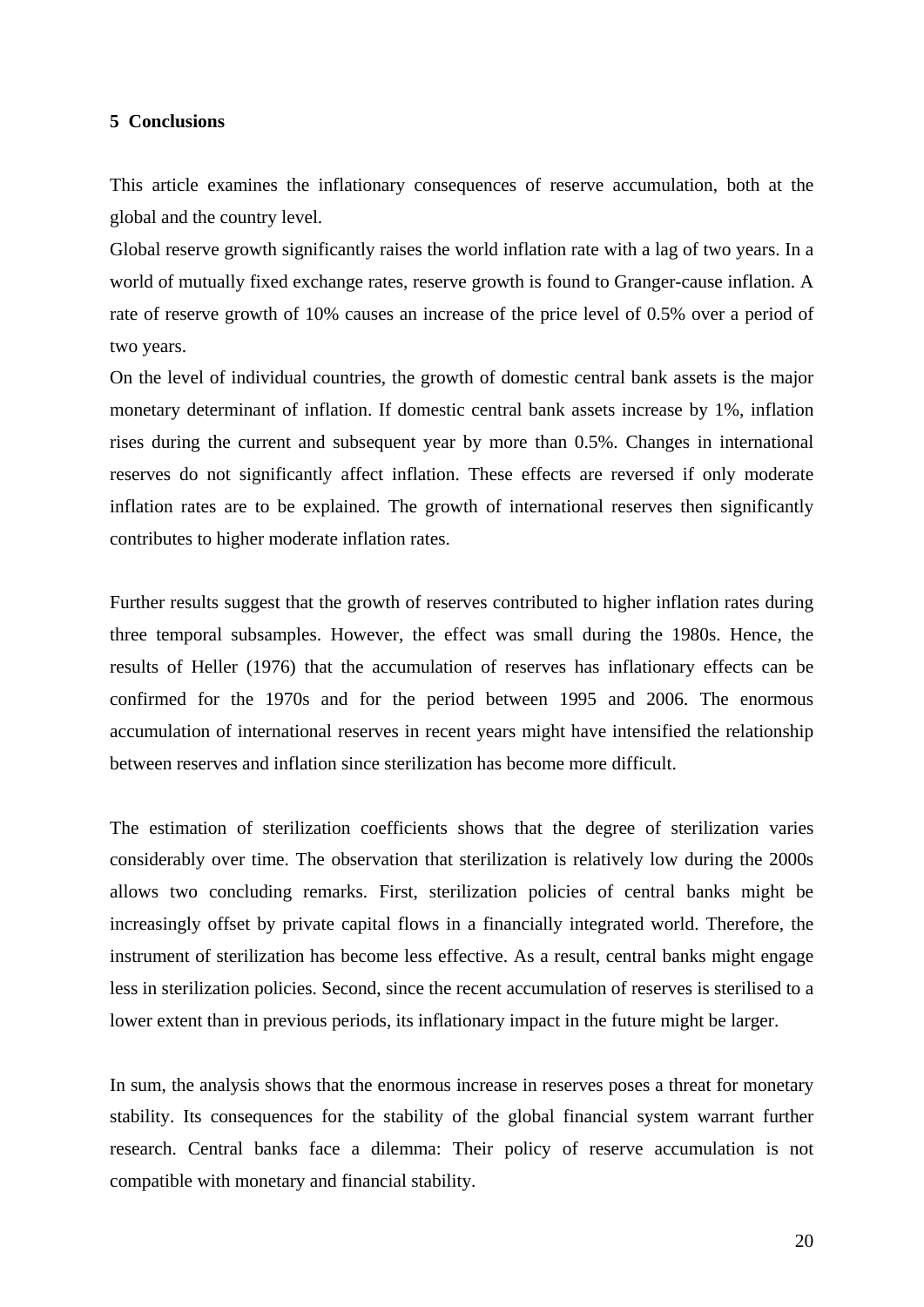# **References**

Aghion, Philippe, Philippe Bacchetta and Abhijit Banerjee (2004), "Financial development and the instability of open economies", Journal of Monetary Economics Vol. 51: 1077-1106.

Aizenman, Joshua and Reuven Glick (2009), "Sterilization, monetary policy, and global financial integration", Review of International Economics Vol. 17, No.4: 777-801.

Aizenman, Joshua and Jaewoo Lee (2007), "International reserves: precautionary versus mercantilist views, theory and evidence", Open Economies Review 18(2): 191-214.

Aizenman, Joshua and Daniel Riera-Crichton (2008), "Real exchange rate and international reserves in an era of growing financial and trade integration", Review of Economics and Statistics Vol. 90, No.4: 812-815.

Barro, Robert J. (1997), "Determinants of economic growth. A cross-country empirical study, MIT Press Cambridge Mass.

Blanchard, Olivier, Hamid Faruqee and Vladimir Klyuev (2009), "Did foreign reserves help weather the crisis?", IMF Survey Magazine, IMF, Oct. 8th.

Calvo, Guillermo A. (1991) "The perils of sterilization", IMF Staff Papers 38, Vol. 4: 921-926.

Ciccarelli, Matteo and Benoît Mojon (2010), "Global inflation", Review of Economics and Statistics Vol. 92, No.3: 524-535.

De Grauwe, Paul and Magdalena Polan (2005), "Is inflation always and everywhere a monetary phenomenon?", Scandinavian Journal of Economics 107, No. 2: 239-259.

Edwards, Sebastian (1984), "The demand for international reserves and monetary equilibrium: some evidence from developing countries", Review of Economics and Statistics Vol. 66, No.3: 495-500.

Eichengreen, Barry, Andrew K. Rose and Charles Wyplosz (1996), "Contagious currency crises", Scandinavian Journal of Economics 98, No.4: 463-484.

European Central Bank (2006), "The accumulation of foreign reserves", by an International Relations Committee Task Force, Occasional Paper No. 43 (February).

Frankel, Jeffrey A. and George Saravelos (2010), "Are leading indicators of financial crises useful for assessing country vulnerability? Evidence from the 2009-09 global crisis" NBER Working Paper 16047.

Fratzscher, Marcel (2009), "What explains global exchange rate movements during the financial crisis?", Journal of International Money and Finance Vol. 28: 1390-1407.

Ghosh, Atish R., Anne-Marie Gulde and Holger C. Wolf (2002), Exchange rate regimes: Choices and consequences, Cambridge, Mass: The MIT Press.

Ghosh, Atish R. and Steven Philips (1998), "Warning: Inflation may be harmful to your growth", IMF Staff Papers Vol. 45: 672-713.

Heller, Robert (1976), "International reserves and world-wide inflation", IMF Staff Papers 23, No. 1: 61-87.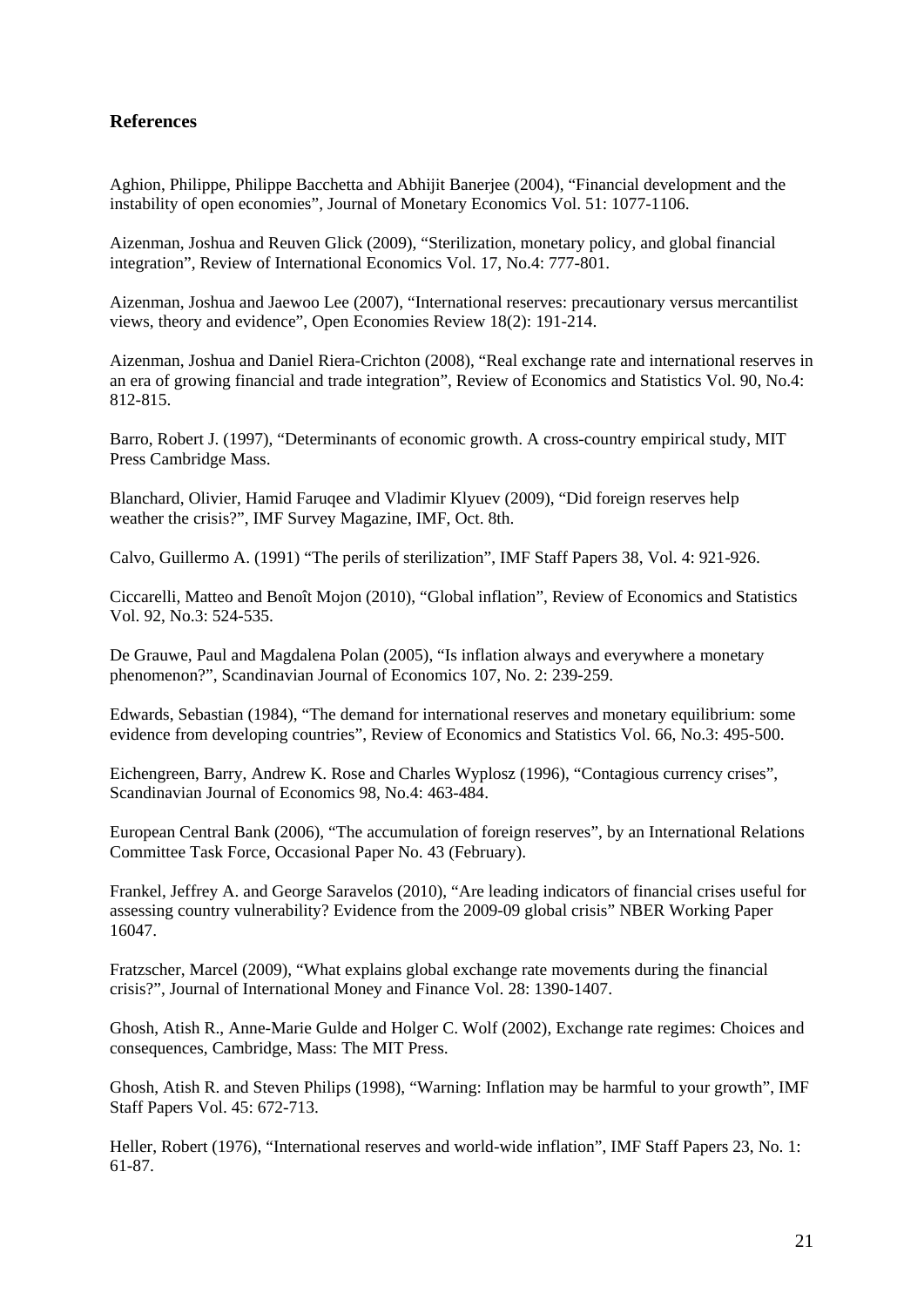Heller, Robert (1979), "Further evidence on the relationship between international reserves and world inflation", in Michael J. Boskin (ed.) Economics and human welfare: essays in honor of Tibor Scitovsky, New York.

IMF (2008), International Financial Statistics, online database (various months), Washington, DC.

IMF (2010a), "Reserve accumulation and international monetary stability", Paper prepared by the Strategy, Policy and Review Department.

IMF (2010b), Global liquidity expansion: Effects on "receiving"economies and policy response options", in: Global Financial Stability Report, World Economic and Financial Surveys (Washington, April).

Khan, Mohsin S. (1979), "Inflation and international reserves: a time-series analysis", IMF Staff Papers 26: 699-724.

Lavigne, Robert (2008), "Sterilized intervention in emerging-market economies: trends, costs, and risks", Bank of Canada Discussion Paper 2008-4.

Lin, Shu (2010), "On the international effects of inflation targeting", Review of Economics and Statistics Vol. 92, No.1: 195-199.

Neely, Christopher J. and David E. Rapach (2008), "Is inflation an international phenomenon?", Federal Reserve Bank of St. Louis Working Paper No. 2008-025B.

Niehans, Jürg (1976), "How to fill an empty shell", American Economic Review Vol. 66, No. 2: 177- 183.

Obstfeld, Maurice, Jay C. Shambaugh and Alan M. Taylor (2009), "Financials instability, reserves, and central bank swap lines in the panic of 2008", American Economic Review: Papers and Proceedings 2009, Vol. 99, No.2: 480-486.

Obstfeld, Maurice, Jay C. Shambaugh and Alan M. Taylor (2010), "Financial stability, the trilemma, and international reserves", American Economic Journal: Macroeconomics Vol. 2, No.2: 57-94.

Ouyang, Alice Y., Ramkishen S. Rajan and Tom Willett (2008), "Managing the monetary consequences of reserve accumulation in emerging Asia", Global Economic Review Vol. 37, No.2: 171-199.

Ouyang, Alice Y., Ramkishen S. Rajan and Tom Willett (2010), "China as a reserve sink: the evidence from offset and sterilization coefficients", Journal of International Money and Finance Vol. 29: 951- 972.

Rabin, Alan and Leila Pratt (1981), "A note on Heller's use of regression analysis", IMF Staff Papers Vol. 28, No.1: 225-229.

Reinhart, Carmen M. and Vincent R. Reinhart (2008), "Capital inflows and reserve accumulation: The recent evidence", NBER Working Paper 13842.

Rodrik, Dani (2006), "The social cost of foreign exchange reserves", International Economic Journal Vol. 20, No.3: 253-266.

Rose, Andrew K. and Mark M. Spiegel (2009), "Cross-country causes and consequences of the 2008 crisis: early warning", NBER Working Paper 15357.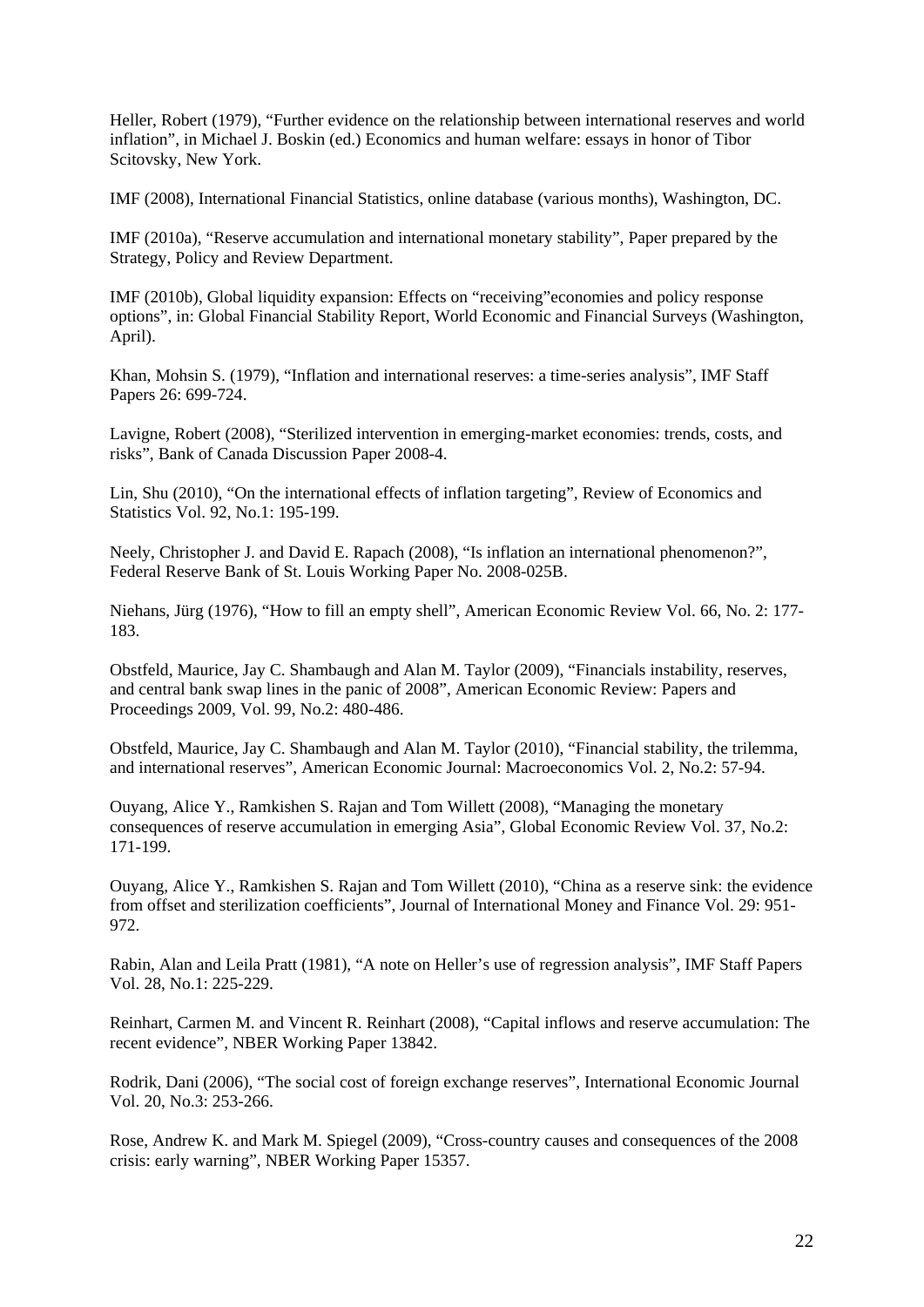Rose, Andrew K. and Mark M. Spiegel (2010), "Cross-country causes and consequences of the 2008 crisis: un update", NBER Working Paper 16243.

Rüffer, Rasmus and Livio Stracca (2006), "What is global excess liquidity, and does it matter?", ECB Working Paper Series No. 696.

Warnock, Francis E. and Veronica Cadac Warnock (2009), "International capital flows and U.S. interest rates", Journal of International Money and Finance Vol. 28: 903-919.

World Bank (2008), World Development Indicators, Washington, DC.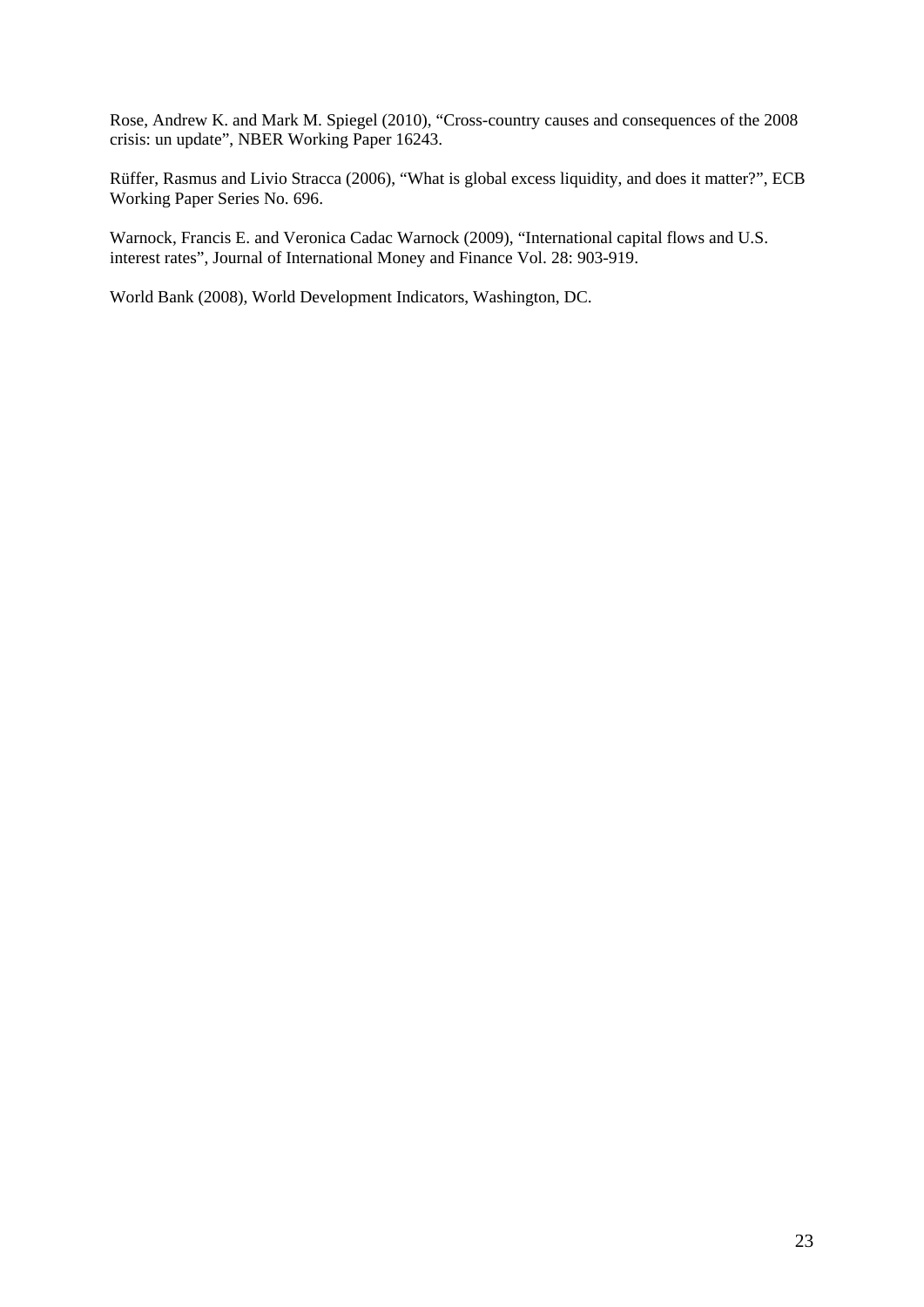**Figure 1: Growth of world reserves and world inflation (1975-2006)** 



Note: The graph displays annual combinations of the growth rate of world reserves and world inflation calculated as a weighted average of individual country's inflation rates.





Note: Each data point displays the average growth rate of reserves and the average inflation rate over the period 1970-2006 for an individual country. The left-hand side graph includes all countries for which data are available with the exception of three extreme outliers. The right-hand side graph is based on a reduced sample after countries with an average inflation rate and/or growth rate of reserves exceeding 50% have been dropped.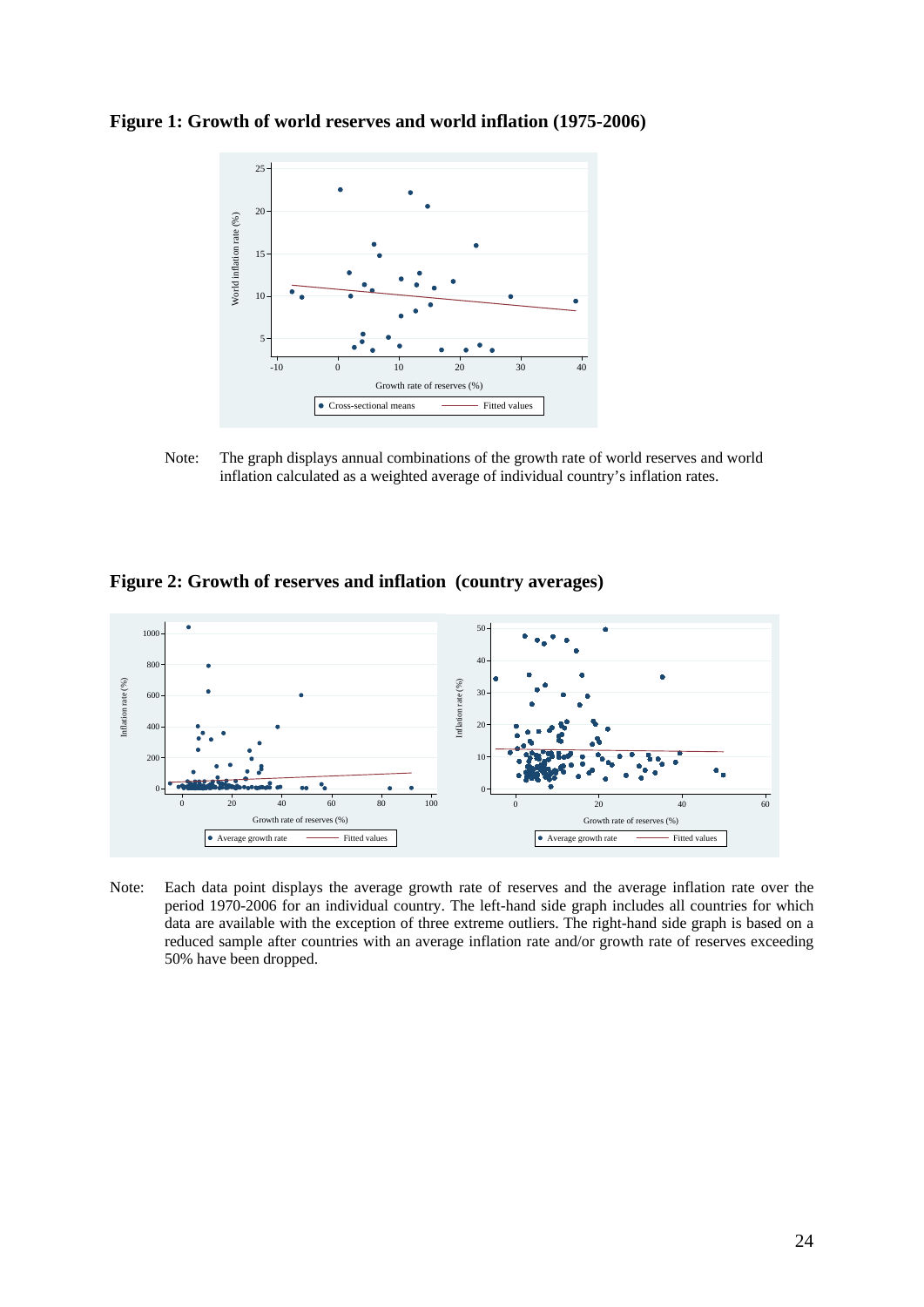**Figure 3: Reserves and monetary base** 



Note: Whereas the left-hand side graph is based on the full sample, the graph on the right hand displays the relationship for a reduced sample excluding outliers, namely countries with a growth rate of reserves and/or a growth rate of base money larger than 50%.





Note: Whereas the left-hand side graph is based on the full sample, the graph on the right hand displays the relationship for a reduced sample excluding outliers, namely countries with a growth rate of reserves and/or a growth rate of money (M1) larger than 50%.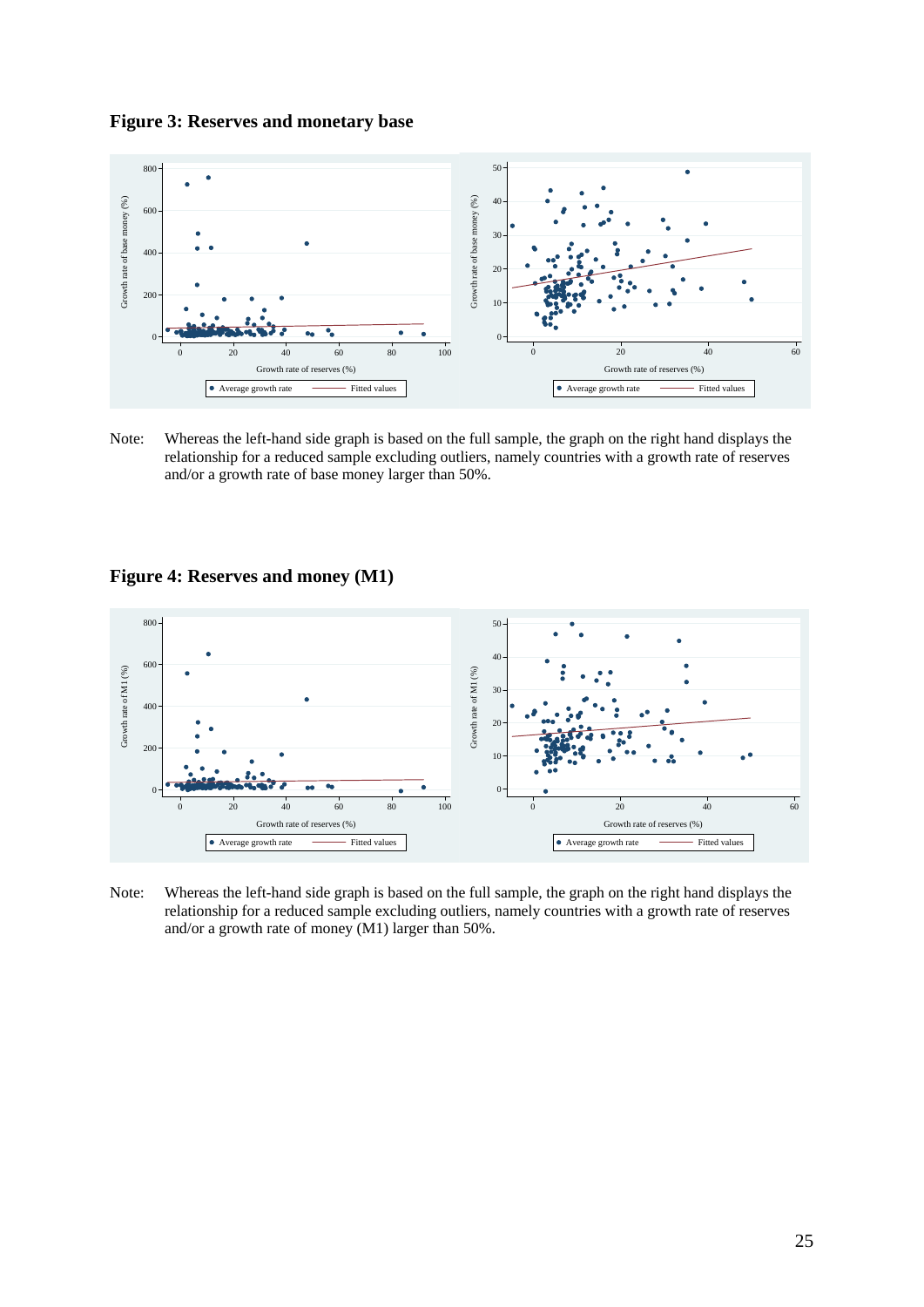

**Figure 5: Impulse-response function for expansionary reserve growth shock** 

Note: The graph displays the time path of the response of the inflation rate to reserve growth.



### **Figure 6: Sterilization coefficients**

Note: This graph is based on rolling regressions of the rate of growth of domestic central bank assets on the growth rate of international reserves. A total of 33 regressions is estimated, each covering 5 years. The graph plots the resulting coefficients attributed to international reserve growth. The year on the xcoordinate marks the last year of the respective regression, e.g. the coefficient in 1975 is based on the regression over 1971-1975.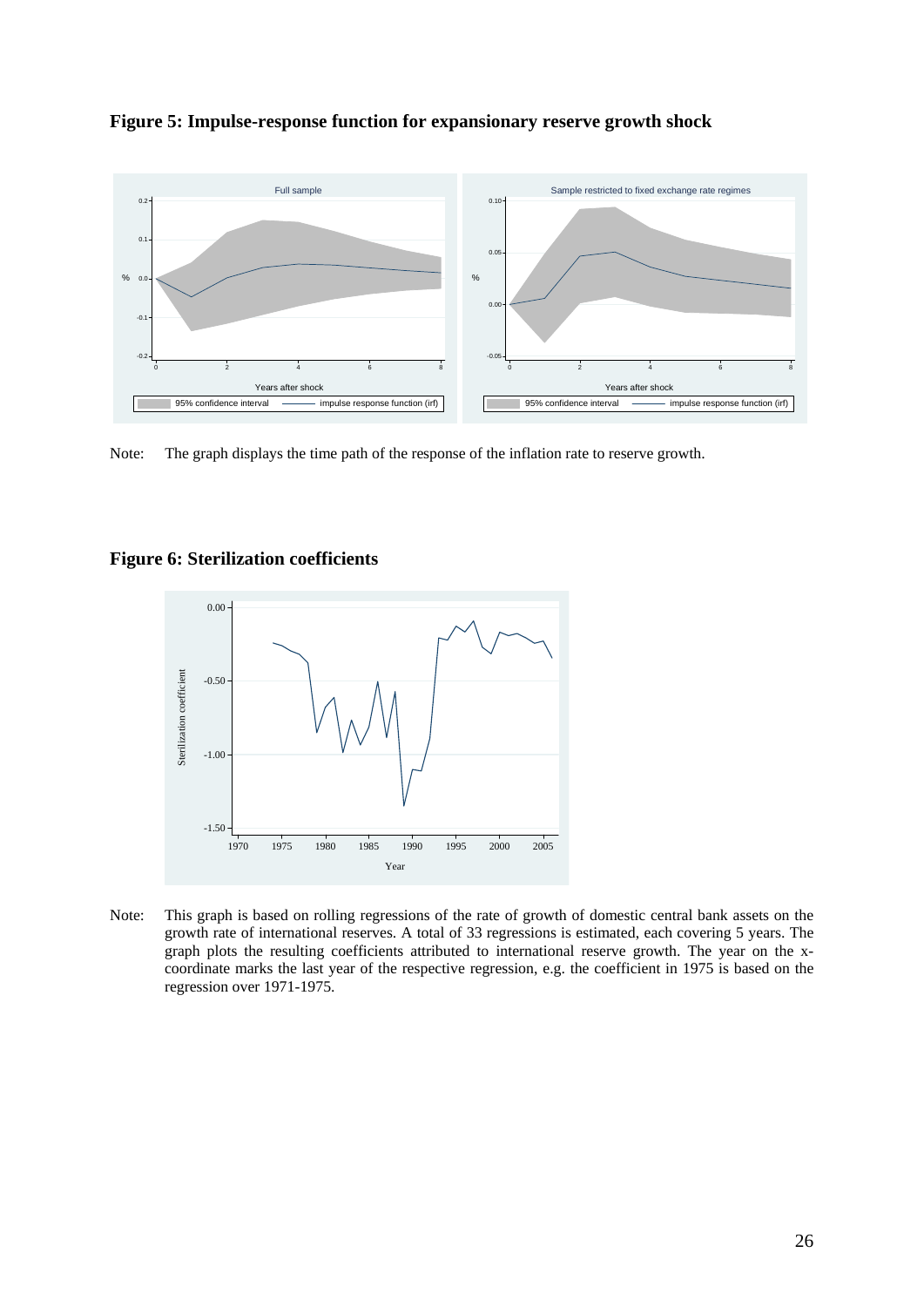# **Table 1: World reserves and world inflation (1970-2006)**

Estimation method: Vector autoregression

|                                                                 | Lags                   | 2                        |
|-----------------------------------------------------------------|------------------------|--------------------------|
| World inflation                                                 | 1.1480<br>$(7.44***)$  | $-0.3136$<br>$(-2.00**)$ |
| World reserves (growth rate)                                    | $-0.0471$<br>$(-1.05)$ | 0.0668<br>$(2.06**)$     |
| $H_0$ : World reserve growth does not cause world<br>inflation. | $p$ -value: $0.11$     |                          |

# **Dependent variable: World inflation (%)**

### **Dependent variable: World reserve growth (%)**

| Lags                                                              | 1                      | 2                |
|-------------------------------------------------------------------|------------------------|------------------|
| World inflation                                                   | $-0.4436$<br>$(-0.74)$ | 0.3144<br>(0.52) |
| World reserves (growth rate)                                      | 0.2287<br>(1.32)       | 0.0073<br>(0.06) |
| $H_0$ : World inflation does not cause world reserves to<br>grow. | $p$ -value: $0.75$     |                  |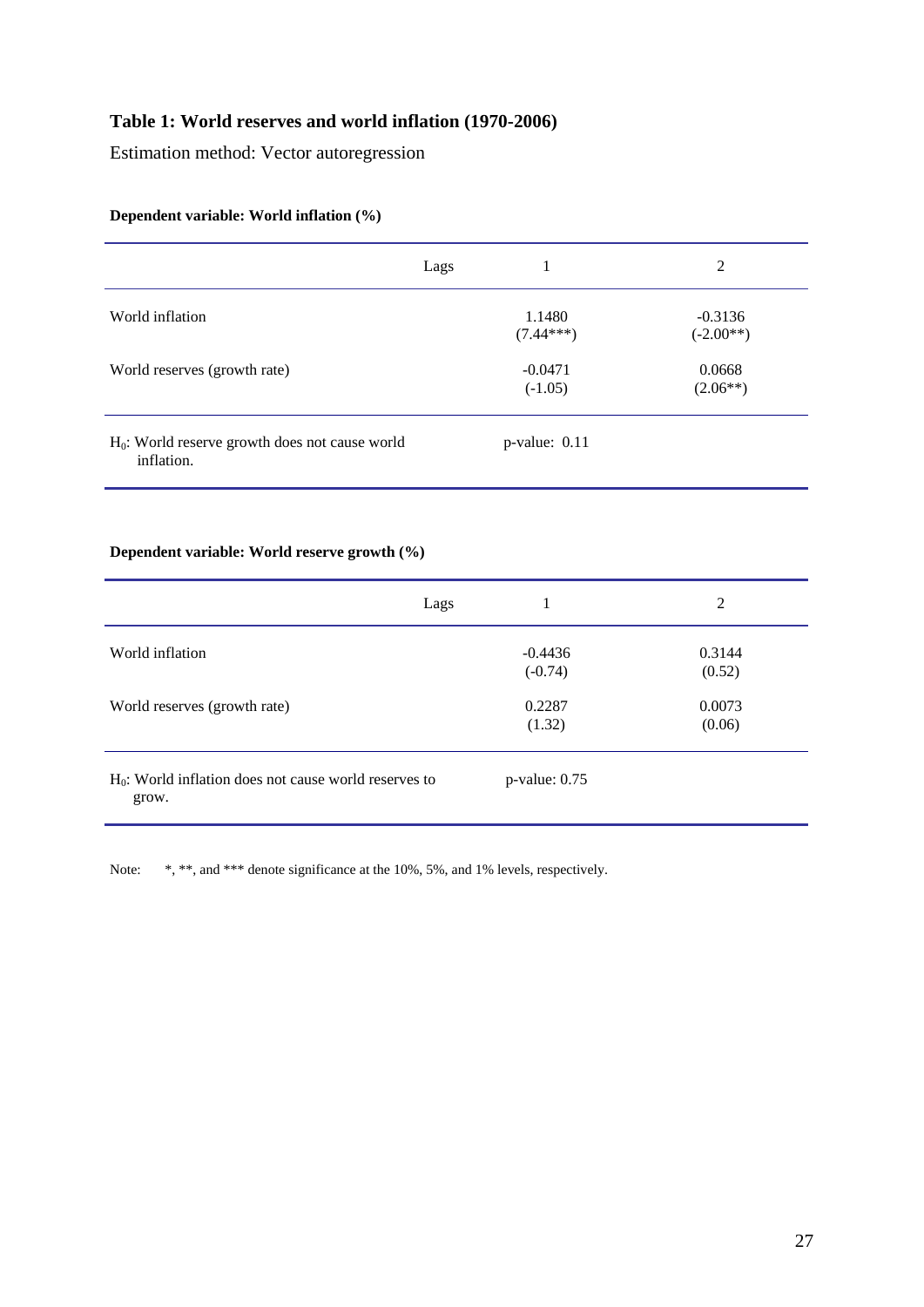# **Table 2: World reserves and world inflation under fixed exchange rate regimes**

Estimation method: Vector autoregression

|                                                                          | Lags                  | 2                    |
|--------------------------------------------------------------------------|-----------------------|----------------------|
| World inflation                                                          | 0.7953<br>$(4.85***)$ | 0.0427<br>(0.26)     |
| World reserves (growth rate)                                             | 0.0059<br>(0.27)      | 0.0398<br>$(2.10**)$ |
| H <sub>0</sub> : World reserve growth does not cause world<br>inflation. | $p$ -value: $= 0.04$  |                      |

# **Dependent variable: World inflation (%)**

### **Dependent variable: World reserve growth (%)**

| Lags                                                              |                      | 2                        |
|-------------------------------------------------------------------|----------------------|--------------------------|
| World inflation                                                   | 1.1349<br>(1.19)     | $-1.4924$<br>$(-1.31)$   |
| World reserves (growth rate)                                      | 0.3568<br>$(2.37**)$ | $-0.2752$<br>$(-2.11**)$ |
| $H_0$ : World inflation does not cause world reserves to<br>grow. | $p$ -value: = 0.42   |                          |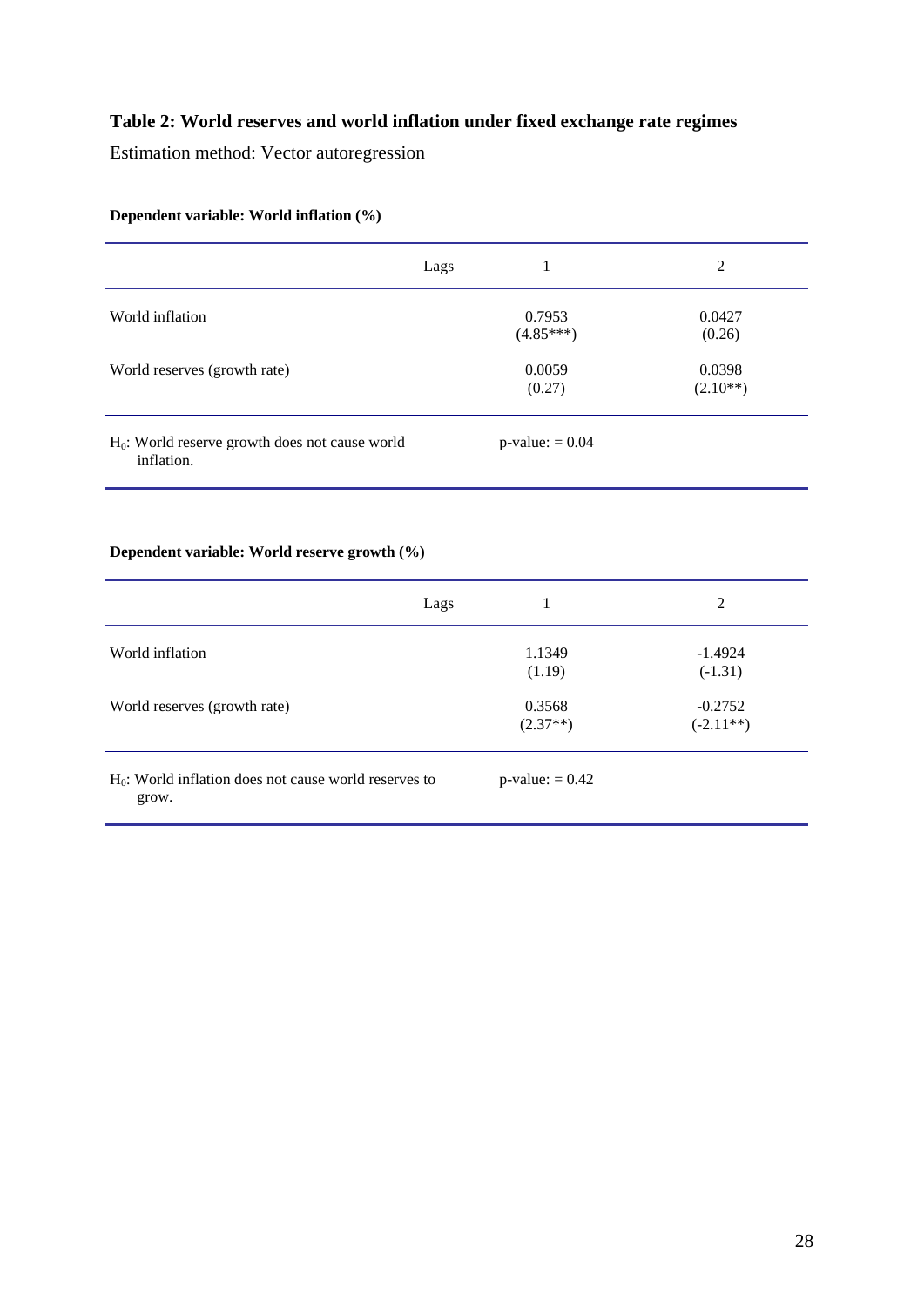# **Table 3: Determinants of inflation**

### Dependent variable: Inflation (%) Estimation method: Fixed effects estimator

|                                                        | (1)                   | (2)                     | (3)                    | (4)                    |
|--------------------------------------------------------|-----------------------|-------------------------|------------------------|------------------------|
| Domestic central bank assets<br>(weighted growth rate) | 0.5285<br>$(3.13***)$ | 0.5263<br>$(4.46***)$   | 0.8505<br>$(4.44***)$  | 0.4148<br>$(1.83*)$    |
| - lagged by one year                                   |                       |                         | 0.1199<br>$(3.05***)$  | 0.3297<br>$(2.72***)$  |
| - lagged by two years                                  |                       |                         | 0.0403<br>(0.55)       | 0.1008<br>(1.50)       |
| - lagged by three years                                |                       |                         | 0.0233<br>(1.31)       | 0.0908<br>(1.15)       |
| International reserves<br>(weighted growth rate)       | 0.0022<br>(1.33)      | 0.0020<br>(1.25)        | 0.0018<br>(1.59)       | 0.1148<br>$(1.70*)$    |
| - lagged by one year                                   |                       |                         | 0.0003<br>(1.04)       | $-0.0002$<br>$(-0.06)$ |
| - lagged by two years                                  |                       |                         | 0.0005<br>$(1.95*)$    | $-0.0028$<br>$(-0.95)$ |
| - lagged by three years                                |                       |                         | 0.0006<br>$(2.31**)$   | $-0.0012$<br>$(-0.43)$ |
| <b>Real GDP</b><br>(growth rate)                       |                       | $-3.6164$<br>$(-1.68*)$ | $-1.1734$<br>$(-0.77)$ | $-1.3408$<br>$(-1.62)$ |
| Currency crisis, dummy                                 |                       |                         |                        | $-0.6128$<br>$(-0.07)$ |
| Number of countries                                    | 116                   | 116                     | 116                    | 101                    |
| Number of observations                                 | 3145                  | 3109                    | 2757                   | 1372                   |
| Adjusted $R^2$ (overall)                               | 0.30                  | 0.30                    | 0.32                   | 0.54                   |

Notes:

t-statistics (in brackets) computed with heteroskedasticity-consistent standard errors.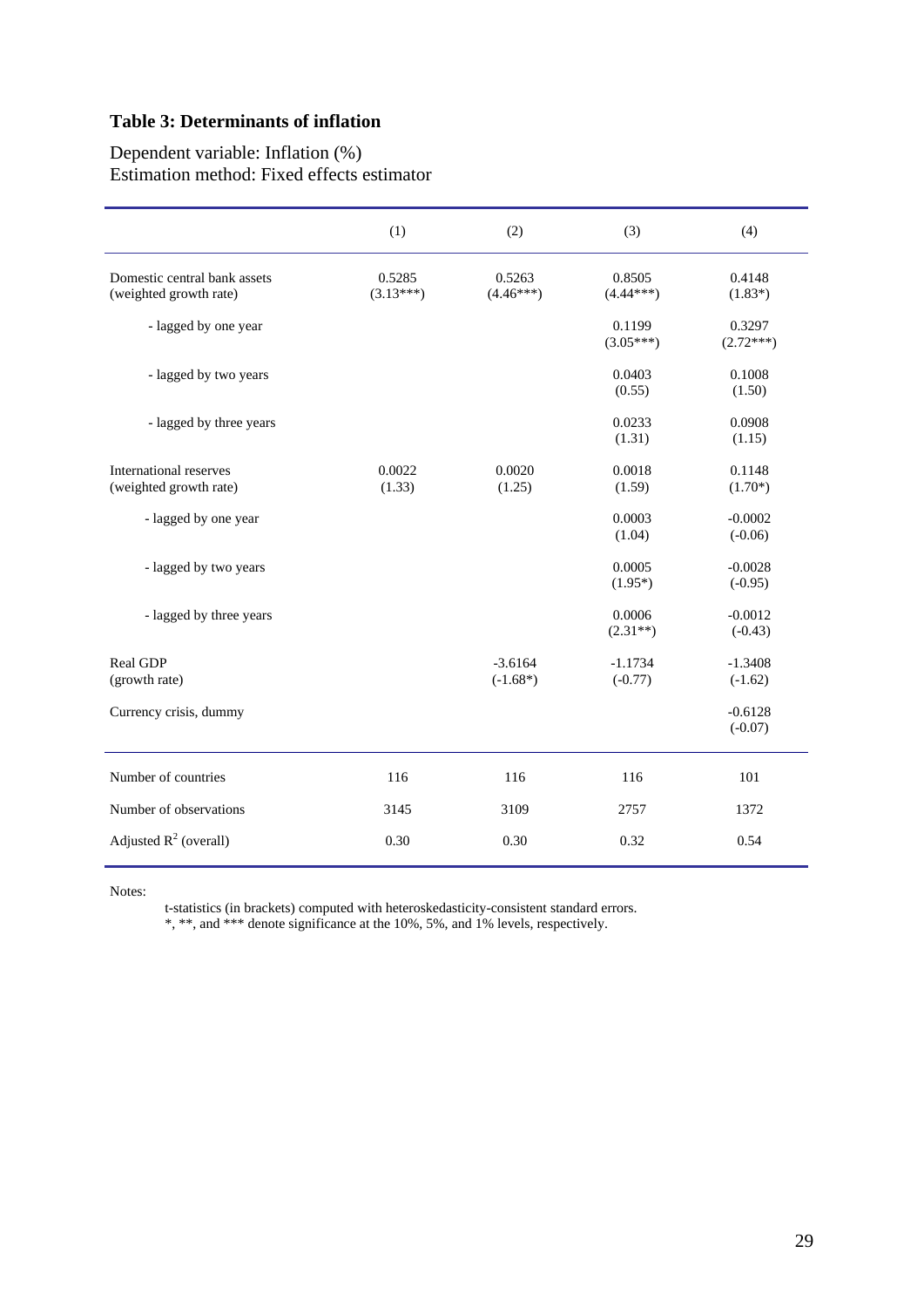# **Table 4: Determinants of moderate inflation**

### Dependent variable: Inflation (%) Estimation method: Fixed effects estimator

|                                                        | (1)                   | (2)                      | (3)                    | (4)                    |
|--------------------------------------------------------|-----------------------|--------------------------|------------------------|------------------------|
| Domestic central bank assets<br>(weighted growth rate) | 0.0063<br>(1.18)      | 0.0063<br>(1.18)         | 0.0048<br>(1.02)       | 0.0035<br>$(1.76*)$    |
| - lagged by one year                                   |                       |                          | 0.0051<br>(1.07)       | 0.0034<br>(1.32)       |
| - lagged by two years                                  |                       |                          | 0.0027<br>(0.58)       | 0.0008<br>(0.41)       |
| - lagged by three years                                |                       |                          | 0.0012<br>(0.32)       | 0.0007<br>(0.56)       |
| International reserves<br>(weighted growth rate)       | 0.0062<br>$(4.18***)$ | 0.0061<br>$(4.25***)$    | 0.0255<br>$(2.55**)$   | 0.0225<br>$(1.69*)$    |
| - lagged by one year                                   |                       |                          | 0.0008<br>$(2.13**)$   | 0.0008<br>$(2.47**)$   |
| - lagged by two years                                  |                       |                          | 0.0000<br>(0.01)       | $-0.0000$<br>$(-0.05)$ |
| - lagged by three years                                |                       |                          | 0.0001<br>(0.32)       | 0.0002<br>(1.16)       |
| Real GDP<br>(growth rate)                              |                       | $-0.1027$<br>$(-2.30**)$ | $-0.0724$<br>$(-1.55)$ | $-0.0010$<br>(0.01)    |
| Currency crisis, dummy                                 |                       |                          |                        | 2.7075<br>$(3.80***)$  |
| Number of countries                                    | 116                   | 116                      | 114                    | 98                     |
| Number of observations                                 | 2912                  | 2877                     | 2375                   | 1248                   |
| Adjusted $R^2$ (overall)                               | 0.02                  | 0.02                     | 0.03                   | 0.04                   |

Notes:

t-statistics (in brackets) computed with heteroskedasticity-consistent standard errors.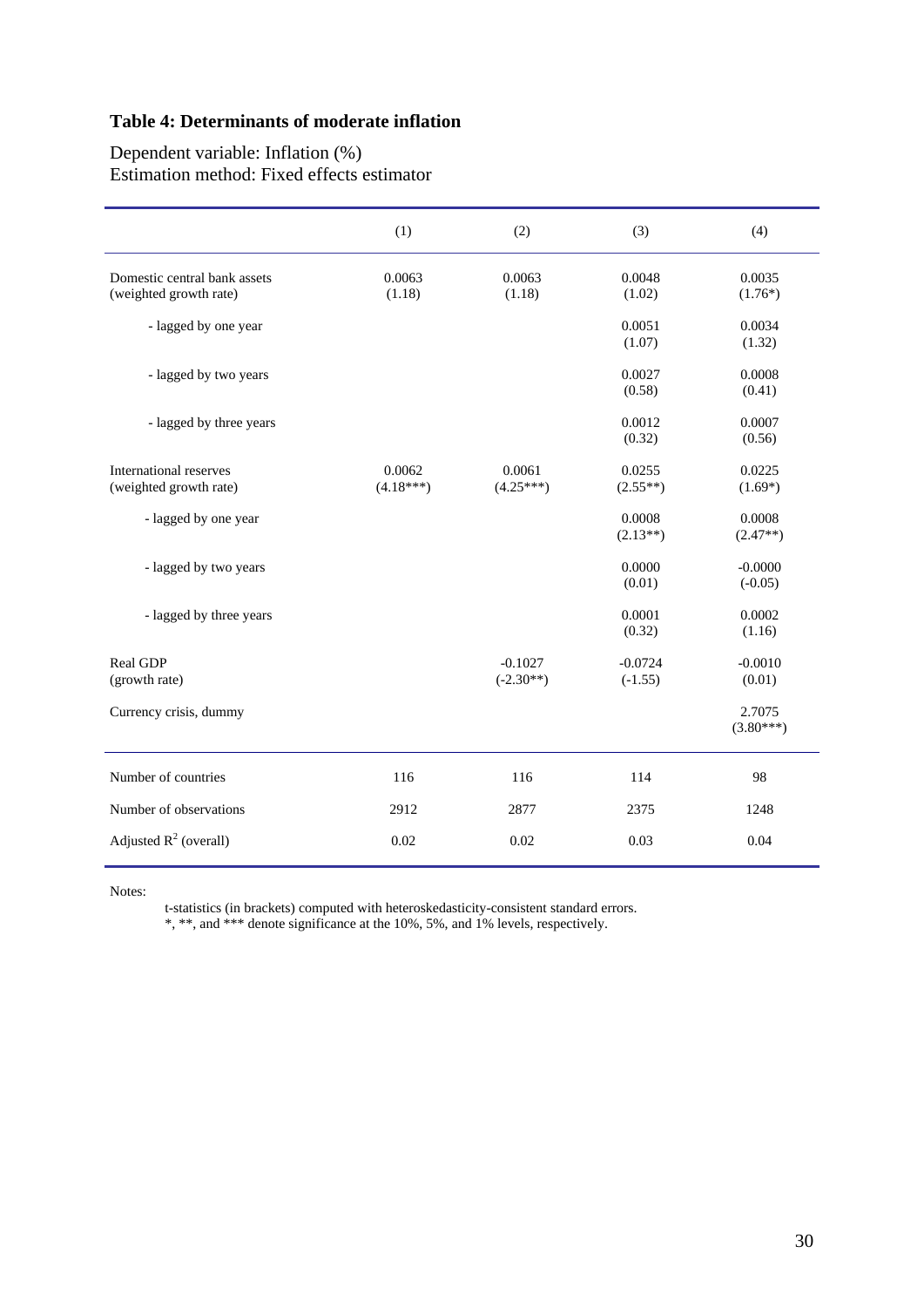# **Table 5: Determinants of inflation (temporal subsamples)**

### Dependent variable: Inflation (%) Estimation method: Fixed effects estimator

|                                                        | (1)                      | (2)                    | (3)                    | (4)                     | (5)                   | (6)                    |
|--------------------------------------------------------|--------------------------|------------------------|------------------------|-------------------------|-----------------------|------------------------|
|                                                        |                          | 1970-1982              |                        | 1983-1994               | 1995-2006             |                        |
| Domestic central bank assets<br>(weighted growth rate) | 0.2264<br>$(1.73**)$     | 0.2138<br>$(2.72***)$  | 0.4880<br>$(3.54***)$  | 0.8727<br>$(4.20***)$   | 0.3676<br>(1.01)      | 0.3754<br>(1.02)       |
| - lagged by one year                                   |                          | 0.2155<br>(1.65)       |                        | 0.1288<br>$(2.78***)$   |                       | 0.0354<br>(1.10)       |
| - lagged by two years                                  |                          | 0.1101<br>$(8.09***)$  |                        | 0.0716<br>(0.65)        |                       | 0.0168<br>(1.16)       |
| - lagged by three years                                |                          | 0.1639<br>$(2.17**)$   |                        | 0.0607<br>(1.14)        |                       | $-0.0100$<br>$(-0.49)$ |
| International reserves<br>(weighted growth rate)       | 0.1074<br>$(2.99***)$    | 0.0917<br>$(4.42***)$  | 0.0012<br>(1.04)       | 0.0013<br>(1.29)        | 0.2960<br>$(2.65***)$ | 0.1390<br>(1.21)       |
| - lagged by one year                                   |                          | 0.0214<br>(1.35)       |                        | $-0.0006$<br>$(-1.04)$  |                       | $-0.0019$<br>$(-1.10)$ |
| - lagged by two years                                  |                          | 0.0054<br>(0.35)       |                        | 0.0007<br>$(2.72***)$   |                       | $-0.0014$<br>$(-0.78)$ |
| - lagged by three years                                |                          | 0.0041<br>(0.24)       |                        | 0.0006<br>$(3.11***)$   |                       | 0.0003<br>(0.26)       |
| Real GDP<br>(growth rate)                              | $-0.5936$<br>$(-2.48**)$ | $-0.1471$<br>$(-0.43)$ | $-9.0176$<br>$(-1.57)$ | $-5.6162$<br>$(-1.66*)$ | 0.5821<br>(0.42)      | 1.0386<br>(0.90)       |
| Number of countries                                    | 77                       | 75                     | 103                    | 88                      | 114                   | 114                    |
| Number of observations                                 | 877                      | 649                    | 994                    | 933                     | 1238                  | 1175                   |
| Adjusted $R^2$ (overall)                               | 0.30                     | 0.53                   | 0.31                   | 0.33                    | 0.10                  | 0.20                   |

Notes:

t-statistics (in brackets) computed with heteroskedasticity-consistent standard errors.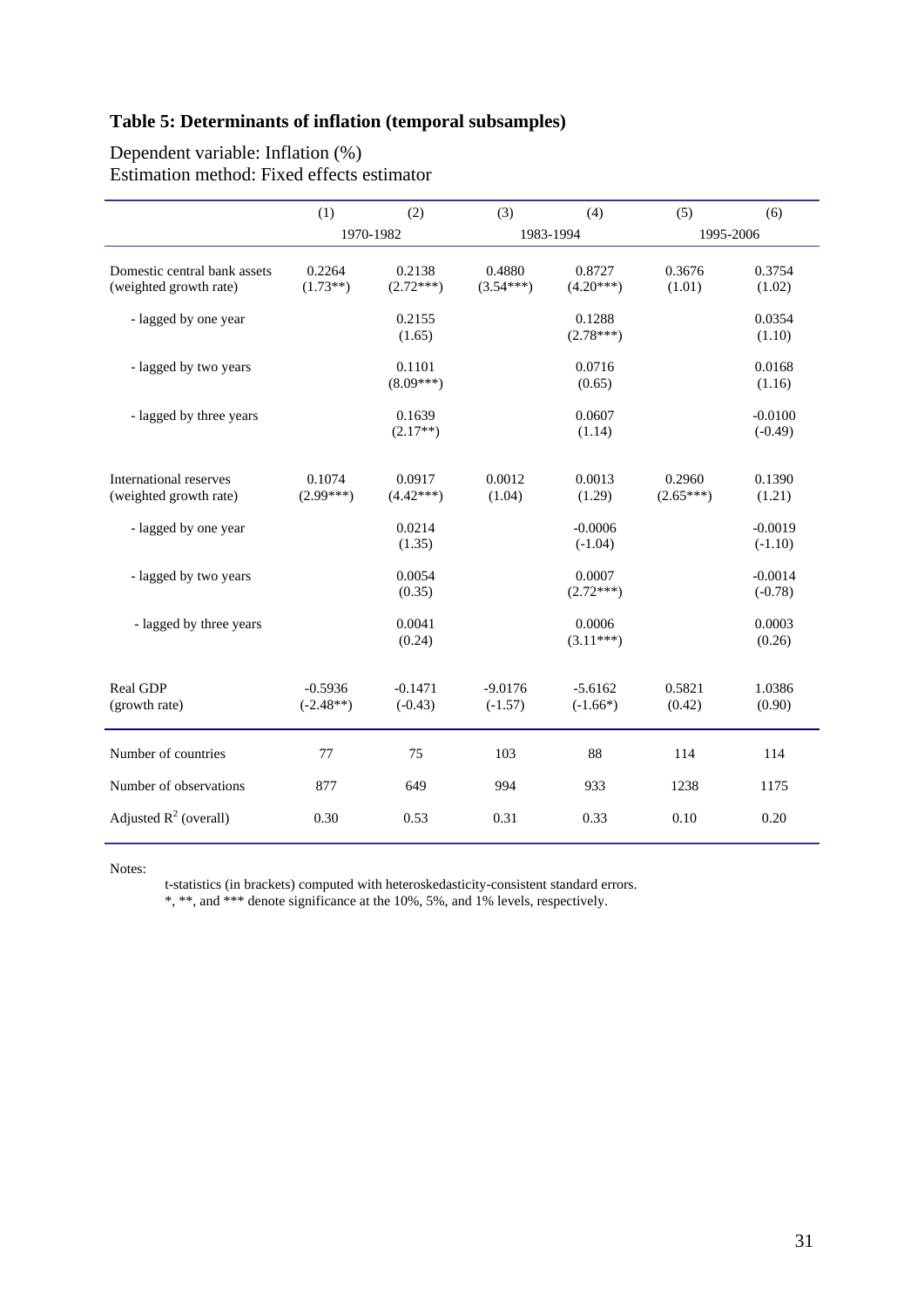# **Table 6: Determinants of moderate inflation (temporal subsamples)**

### Dependent variable: Inflation (%) Estimation method: Fixed effects estimator

|                                                        | (1)                       | (2)                     | (3)                    | (4)                    | (5)                       | (6)                      |
|--------------------------------------------------------|---------------------------|-------------------------|------------------------|------------------------|---------------------------|--------------------------|
|                                                        | 1970-1982                 |                         |                        | 1983-1994              | 1995-2006                 |                          |
| Domestic central bank assets<br>(weighted growth rate) | 0.0123<br>(1.16)          | 0.0020<br>(0.35)        | 0.0070<br>(0.86)       | 0.0022<br>(0.26)       | 0.0016<br>(1.24)          | 0.0010<br>(0.80)         |
| - lagged by one year                                   |                           | 0.0004<br>(0.03)        |                        | 0.0165<br>$(1.69*)$    |                           | 0.0016<br>(1.09)         |
| - lagged by two years                                  |                           | 0.0090<br>(1.51)        |                        | 0.0104<br>(0.76)       |                           | $-0.0016$<br>$(-2.02**)$ |
| - lagged by three years                                |                           | 0.0021<br>(0.38)        |                        | 0.0073<br>(0.82)       |                           | $-0.0017$<br>$(-1.98**)$ |
| International reserves<br>(weighted growth rate)       | 0.0305<br>$(3.45***)$     | 0.0421<br>$(5.45***)$   | 0.0056<br>$(6.88***)$  | 0.0343<br>$(6.12***)$  | 0.0218<br>(1.46)          | 0.0212<br>(1.38)         |
| - lagged by one year                                   |                           | 0.0182<br>$(3.09***)$   |                        | 0.0016<br>(0.17)       |                           | 0.0008<br>$(3.25***)$    |
| - lagged by two years                                  |                           | 0.0027<br>(0.48)        |                        | $-0.0048$<br>$(-0.55)$ |                           | 0.0002<br>(0.88)         |
| - lagged by three years                                |                           | 0.0004<br>(0.09)        |                        | $-0.0066$<br>$(-0.69)$ |                           | 0.0001<br>(0.72)         |
| Real GDP<br>(growth rate)                              | $-0.2575$<br>$(-3.56***)$ | $-0.1669$<br>$(-1.89*)$ | $-0.0897$<br>$(-1.20)$ | $-0.0726$<br>$(-0.86)$ | $-0.1459$<br>$(-3.28***)$ | $-0.1028$<br>$(-2.28**)$ |
| Number of countries                                    | 77                        | 72                      | 93                     | 78                     | 113                       | 112                      |
| Number of observations                                 | 821                       | 562                     | 874                    | 769                    | 1182                      | 1044                     |
| Adjusted $R^2$ (overall)                               | 0.03                      | 0.04                    | 0.02                   | 0.04                   | 0.02                      | 0.02                     |

Notes:

t-statistics (in brackets) computed with heteroskedasticity-consistent standard errors.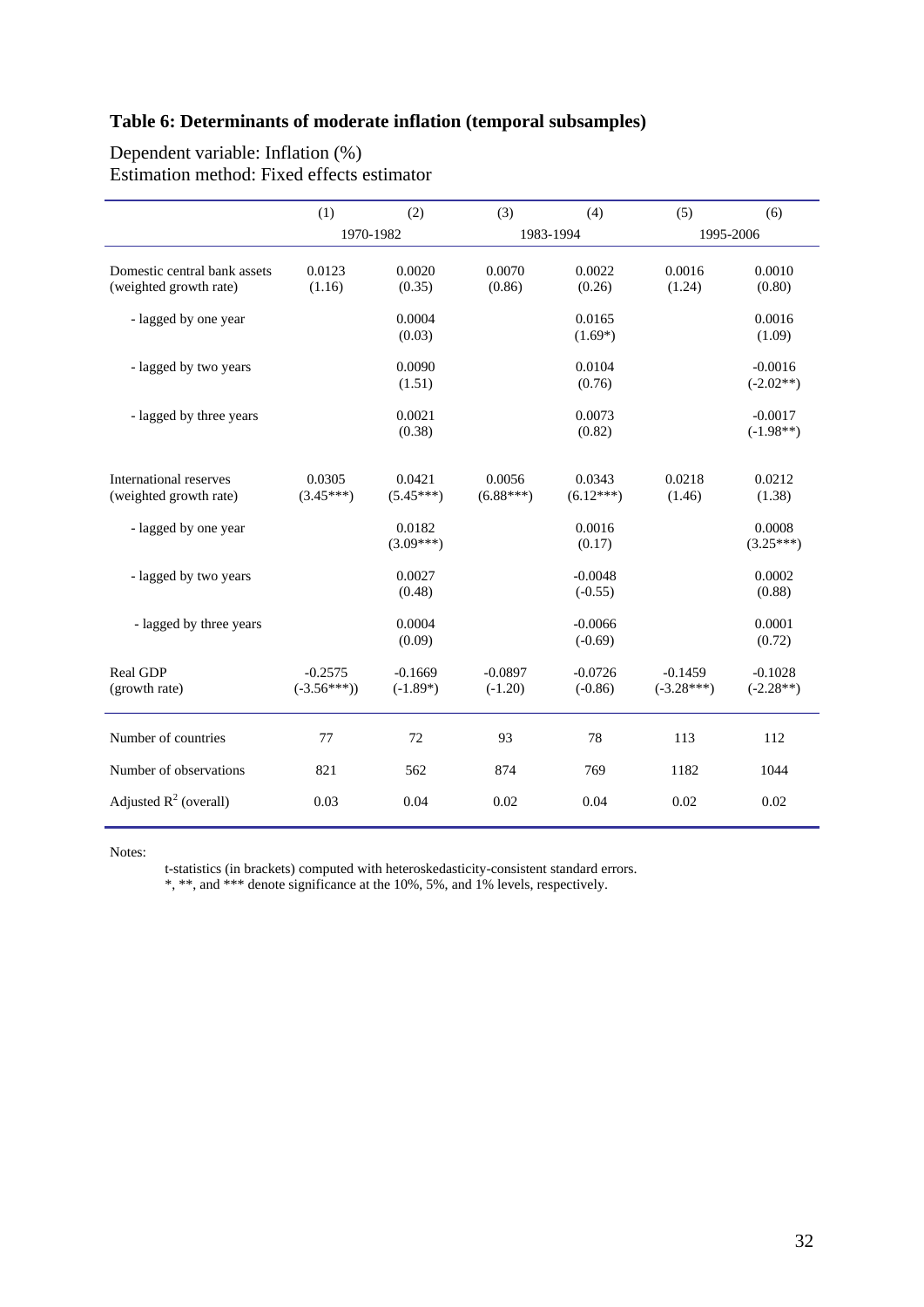# **Table 7: Determinants of inflation: alternative models**

Dependent variable: Inflation (%)

|                                                        | (1)                     | (2)                     | (3)                     | (4)                     | (5)                    |
|--------------------------------------------------------|-------------------------|-------------------------|-------------------------|-------------------------|------------------------|
|                                                        |                         | whole sample            |                         | moderate inflation      |                        |
| Lagged inflation                                       |                         |                         |                         |                         | 0.1435<br>$(2.17**)$   |
| Domestic central bank assets<br>(weighted growth rate) | 0.8395<br>$(11.12***)$  | 0.8300<br>$(10.91***)$  | 0.1491<br>$(4.47***)$   | 0.1456<br>$(4.21***)$   | 0.0015<br>$(2.49**)$   |
| International reserves<br>(weighted growth rate)       | 0.0032<br>(0.06)        | 0.0083<br>(0.17)        | $-0.0003$<br>$(-0.03)$  | 0.0001<br>(0.01)        | 0.0189<br>(1.53)       |
| Real GDP<br>(growth rate)                              |                         | $-5.9961$<br>$(-0.99)$  |                         | 0.5549<br>$(2.17**)$    | $-0.1066$<br>$(-1.27)$ |
| Currency crisis, dummy                                 |                         |                         |                         |                         | 2.0776<br>$(3.22***)$  |
| Method                                                 | <b>OLS</b><br>(between) | <b>OLS</b><br>(between) | <b>OLS</b><br>(between) | <b>OLS</b><br>(between) | <b>GMM</b>             |
| Number of countries                                    | 116                     | 116                     | 116                     | 116                     | 89                     |
| Number of observations                                 | 3145                    | 3109                    | 2912                    | 2877                    | 857                    |
| Adjusted $R^2$ (overall)                               | 0.52                    | 0.53                    | 0.16                    | 0.18                    |                        |
| Sargan Test (p-level)                                  |                         |                         |                         |                         | 1.0                    |
| Arellano-Bond-Test (p-level)                           |                         |                         |                         |                         | 0.56                   |

Notes: Columns (1) and (2) are based on the whole sample, whereas columns (3) and (4) disregard episodes of annual inflation rates exceeding 50%. Estimation in columns (1) to (4) is based on country averages (between regression).

# **Table 8: Sterilization**

Dependent variable: Growth rate of domestic central bank assets (%) Estimation method: Cross-section analysis (between regression)

|                                       | (1)          | (2)          | (3)         | (4)         |
|---------------------------------------|--------------|--------------|-------------|-------------|
|                                       | 1970-2006    | 1970-1982    | 1983-1994   | 1995-2006   |
| Growth rate of international reserves | $-0.2558$    | $-0.4285$    | $-0.2160$   | $-0.1529$   |
|                                       | $(-3.28***)$ | $(-4.97***)$ | $(-1.81*)$  | $(-1.73*)$  |
| Nominal GDP                           | 0.0369       | 0.4155       | 0.0317      | 0.0571      |
| (growth rate)                         | $(6.91***)$  | $(11.69***)$ | $(6.03***)$ | $(5.37***)$ |
| Number of countries                   | 94           | 66           | 83          | 90          |
| Number of observations                | 2510         | 754          | 809         | 947         |
| Adjusted $R^2$                        | 0.39         | 0.72         | 0.34        | 0.27        |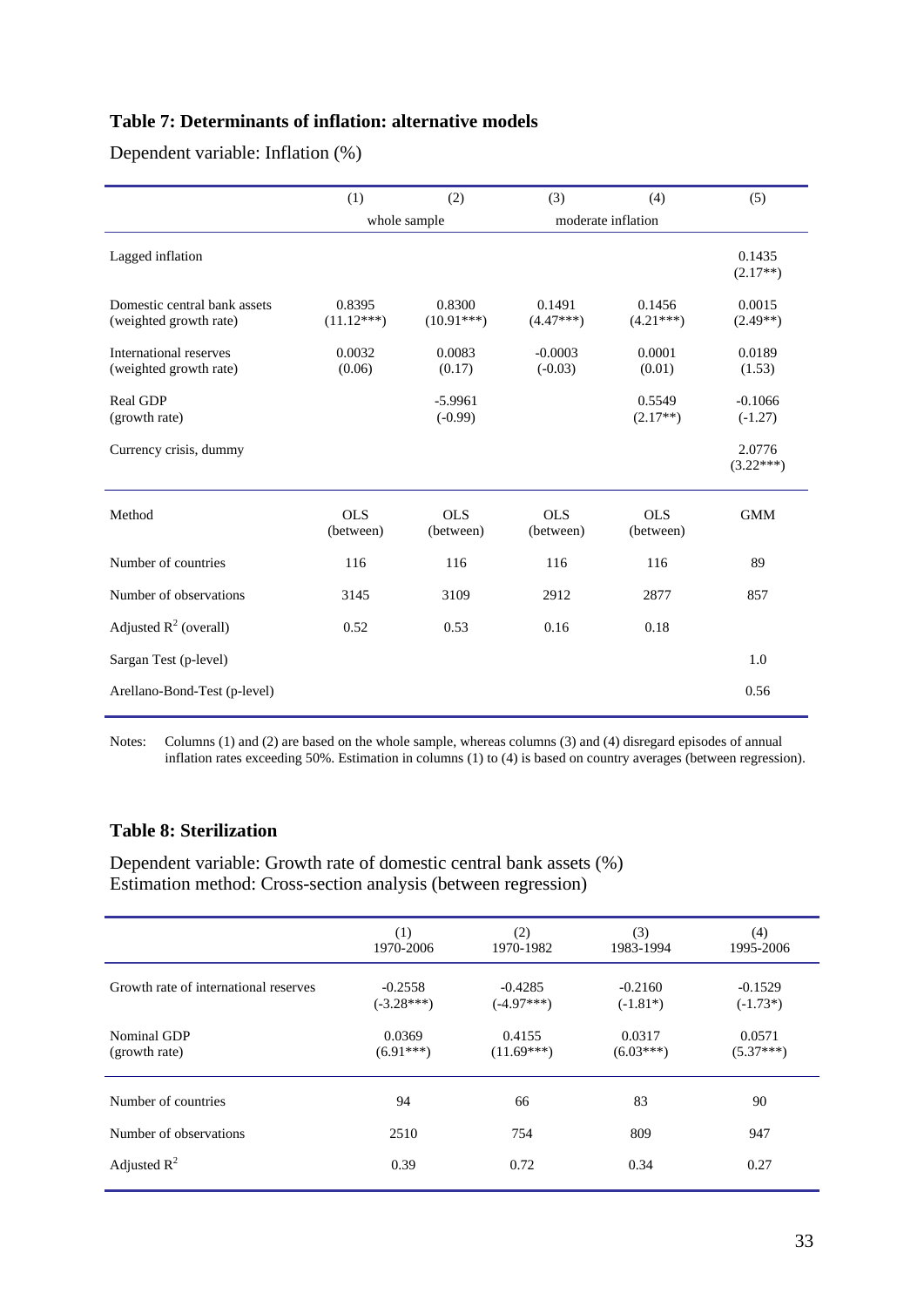#### **Appendix A: Country list**

Albania Algeria Angola Argentina Armenia Australia Austria Azerbaijan Bangladesh Belarus Belgium Benin Bolivia Bosnia and Herzegovina Brazil Bulgaria Burkina Faso Burundi Cambodia Cameroon Canada Central African Republic Chad Chile China Colombia Congo, Dem. Rep. Congo, Rep. Costa Rica Cote d'Ivoire Croatia Czech Republic Denmark Dominican Republic Ecuador Egypt, Arab Rep. El Salvador Eritrea Ethiopia Finland France Georgia

Germany Ghana **Greece** Guatemala Guinea Haiti Honduras Hong Kong, China Hungary India Indonesia Iran, Islamic Rep. Ireland Israel Italy Japan Jordan Kazakhstan Kenya Korea, Rep. Kyrgyz Republic Lao PDR Lebanon Liberia Libya Lithuania Madagascar Malawi Malaysia Mali Mexico Moldova Morocco Mozambique Myanmar Netherlands New Zealand Nicaragua Niger Nigeria Norway Pakistan

Papua New Guinea Paraguay Peru Philippines Poland Portugal Romania Russian Federation Rwanda Saudi Arabia Senegal Serbia Sierra Leone Singapore Slovak Republic South Africa Spain Sri Lanka Sudan Sweden Switzerland Syrian Arab Republic Tajikistan Tanzania Thailand Togo Trinidad and Tobago Tunisia **Turkey** Turkmenistan Uganda Ukraine United Arab Emirates United Kingdom United States Uruguay Uzbekistan Venezuela, RB Vietnam Yemen, Rep. Zambia Zimbabwe